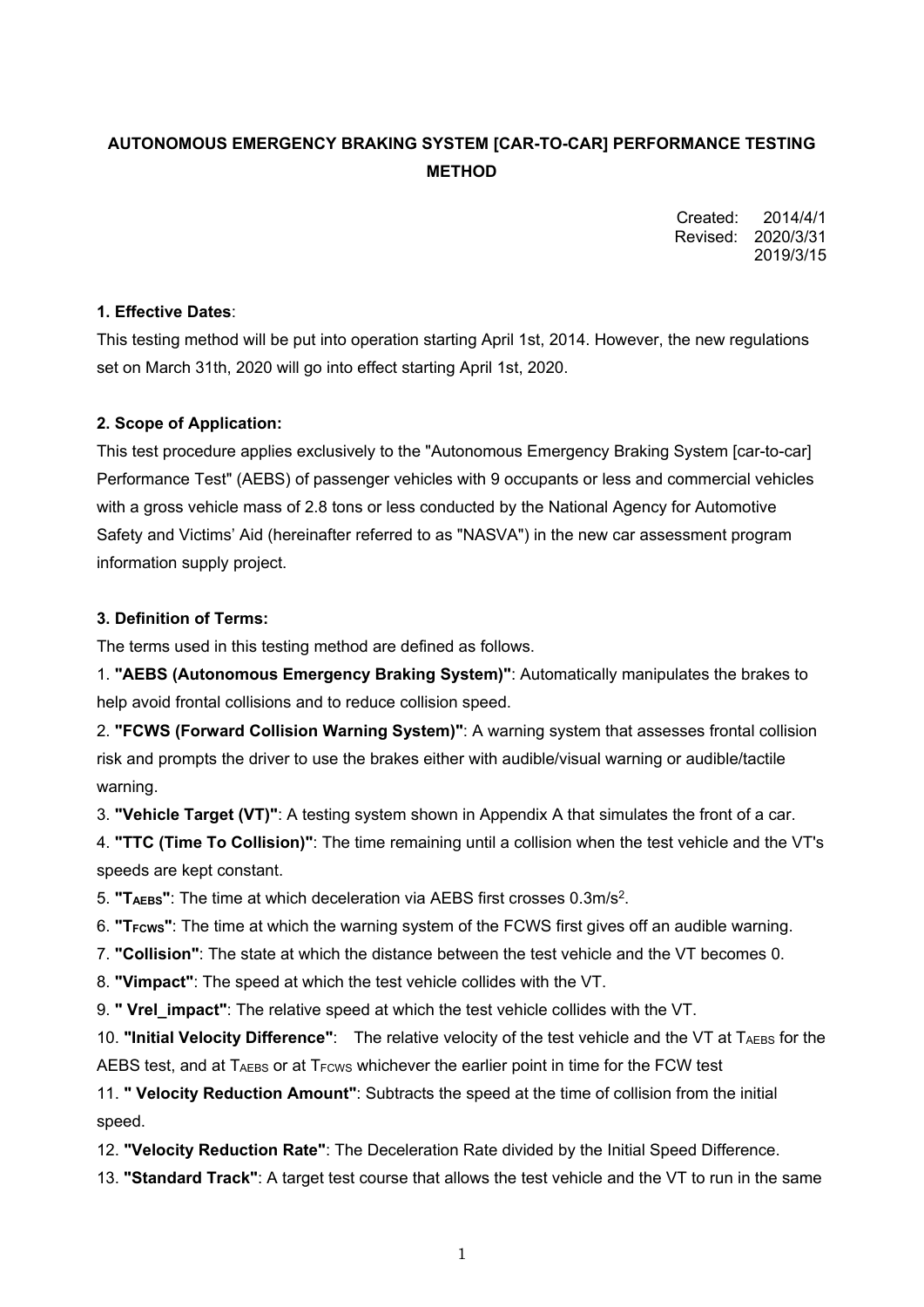straight line.

14. **"Lateral Error"**: The lateral distance between the center-front of the test vehicle and the center-rear of the Standard Track. (Fig. 1)

15. **"Lateral Offset"**: The difference between the test vehicle's Lateral Errors and the VT. (Fig. 1)

16. **"Brake Pedal Stroke"**: The amount of depression applied on the test vehicle's brake.

17. **"Accelerator Stroke"**: The amount of depression applied on the test vehicle's accelerator.

18. **"CCRs"**: A test scenario where the VT is stationary.

19. **"CCRm"**: A test scenario where the VT is being towed at a constant speed.

20. **"Mass at Vehicle Delivery "**: The test vehicle's condition when fully loaded with fuel, lubricants, coolants, etc. in the engine and fueling system, and equipped with onboard tools, spare tire, and standard accessories.

21. **"Pre-Braking Brake Temperature"**: The higher of the average temperatures of left and right wheels of each axle pursuant to the procedures of JIS D 0210 when the temperature of the brake lining or pad of each wheel is measured immediately before the start of each running for braking with the vehicle in fixed position.

22. **"Brake Temperature Check Unit"**: A device to check the brake temperature by thermocouple measurement before the test vehicle's brakes is used.



Figure 1: Lateral Error and Lateral Offset

### **4. Test Conditions**

### **4.1 Provision of Data from Vehicle Manufacturer**

 Vehicle manufacturers, etc. shall provide NASVA with the following data required for test preparation (Appendix 1). Additionally, they will be able to record the results (referred hereinafter as "pre-data"\*) of these tests into the Appendix 3 and send it to NASVA.

\*If all of these test's conditions are not carried out at a satisfactory rate, the pre-data will not be applicable. To avoid confusion, leave said testing rate's column on Table 3 blank. Furthermore, data cannot be submitted for reference.

### **4.2 Test Vehicle's Condition**

The test vehicle's condition shall be as follows:

(1) **Load Condition**: The mass of the test vehicle with one driver (including the measurement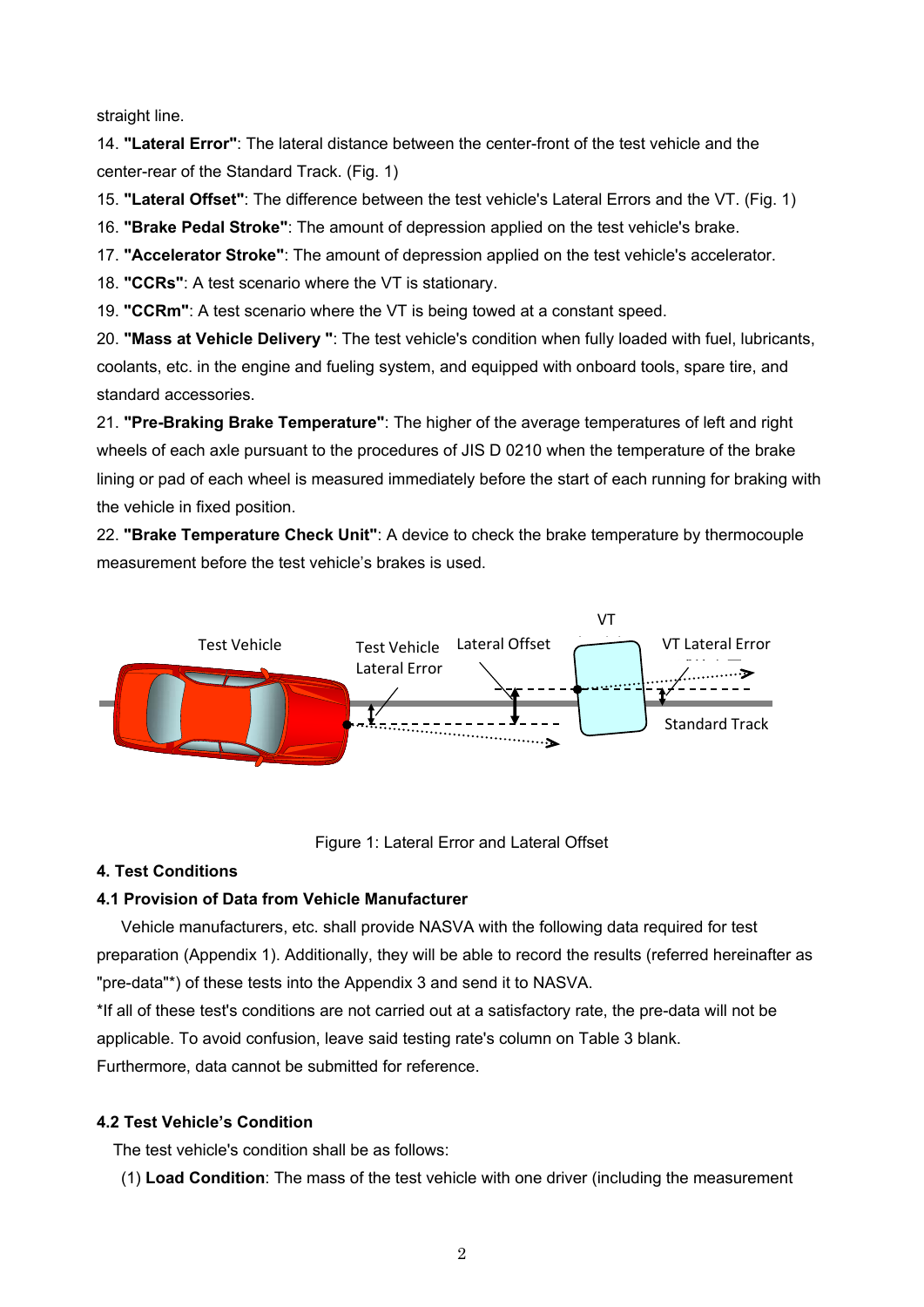equipment) shall be the Mass at Vehicle Delivery + 200kg (±1%). Front axle/rear axle weight distribution (%) shall be on a par (±5%) with that of the Mass at Vehicle Delivery. If the preceding requirement is not met, parts may be removed or installed as long as the performance is not adversely affected. Weight-increasing parts should be securely fitted.

- (2) **Tires**: The tires installed at the time of purchase of the test vehicle shall be used. The breaking-in of the tires shall be done in conjunction with the brake conditioning of the following items. Additionally, the tire air pressure shall be set before running (normal temperature) on a level surface, at the value for ordinary run as described in the specification sheet.
- (3) **Brake system**: The brake discs, drums and linings that are installed at the time of the test vehicle's purchase shall be used after taking the steps prescribed in Item 4.1 "Brake Conditioning". The brake system shall be adjusted properly without any impact of abnormal heat history, getting wet, etc.
	- (4) **Drive axis**: When the drive axis may be selected, choose the default.
	- (5) **AEBS and FCWS setup**: If the driver can set up the activation timing of AEBS and/or FCW, use the median of the allowed scope. If there is no median (when the setup options are an even number), choose the value closest to the median on the side on which the timing of activation start will be later.
	- (6) **Protection devices**: If passenger or pedestrian protection devices are installed, set such devices not to be activated.

## **4.3 Test Track**

The test track shall meet the following requirements:

- (1) The test track shall be a flat, dry, and clean paved road surface without any leaves, dirt, etc.
- (2) The test track shall have a friction coefficient of about 0.9 under dry conditions. The measurement procedure shall comply with ASTM E1337. The test tires: ASTM E1136, the test load: 4586±67N, the tire air pressure: 241±3kPa, and the speed: 64±0.8km/h.

(3) During testing, there shall be no obstacles within a lateral distance of 3.0m to either side of the Standard Track and with a longitudinal distance of 30m ahead of the test vehicle when the test ends. Additionally, at the points where AEBS activation or deceleration by post-FCWS braking is expected to take place, there shall no road paint or markings.

### **4.4 Weather Conditions**

- (1) The temperature during testing shall be 5°C~40°C.
- (2) The average wind speed during testing shall be 5m/s or less.
- (3) Visibility during testing shall be at least 1km.
- (4) A declaration by a vehicle manufacturer might allow the following tests under sunlight conditions to be avoided:
	- ・Illumination during testing is 2000Lux or less
	- ・A dark shadow from a source other than the test vehicle or VT near the Standard Track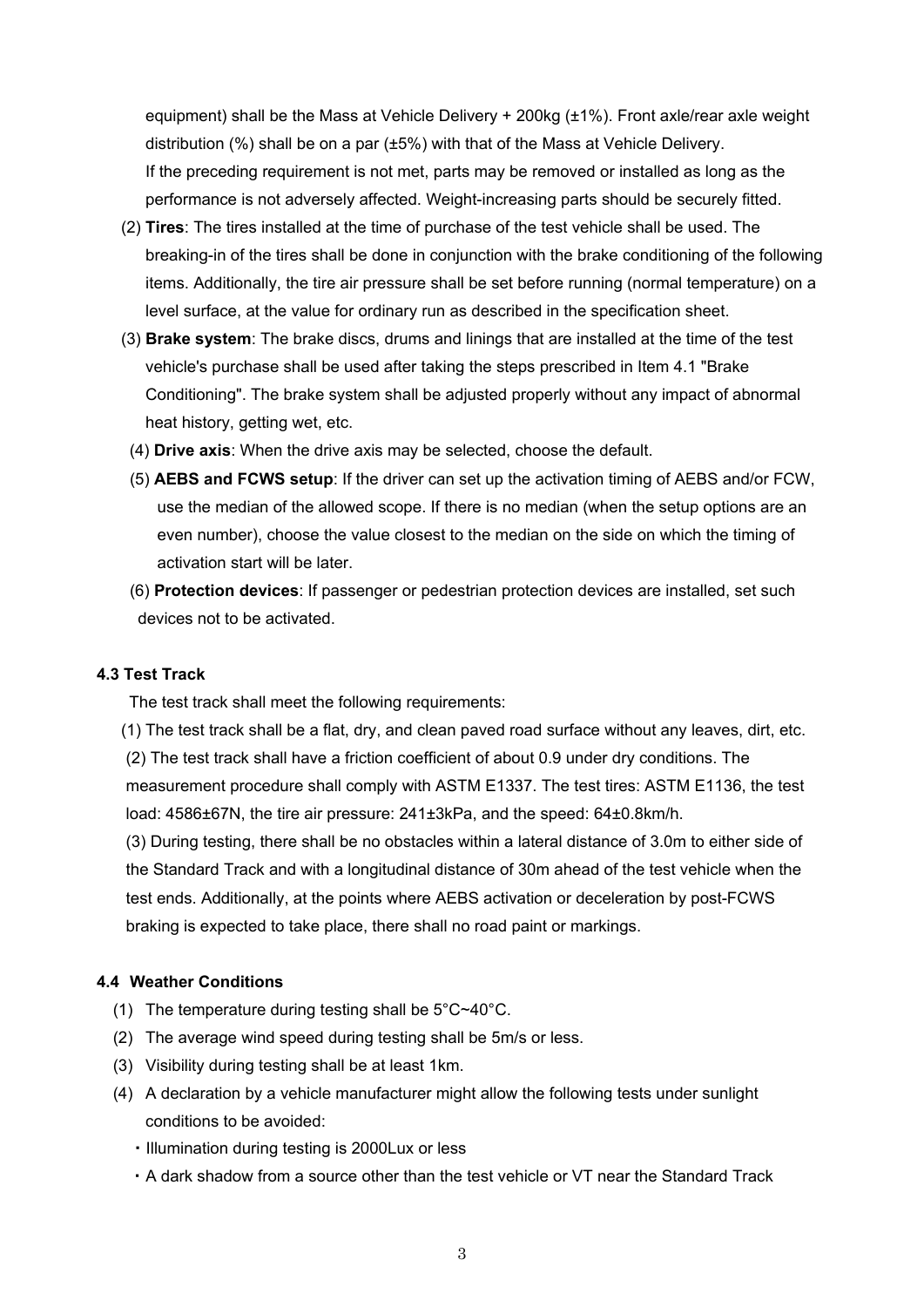- ・Direct sunlight on the test vehicle from the front or the rear
- ・The temperature during testing is under 5°C

### **4.5 Measurement Items**

The items of the test shall be measured as described below and the sampling frequency shall be 100Hz or more. Furthermore, for yaw rate and longitudinal acceleration, the high-frequency component shall be eliminated at a cutoff frequency of 10Hz.

- $(1)$  T<sub>AEBS</sub>
- $(2)$  T<sub>FCWS</sub>
- (3) Collision time
- (4) Test vehicle and VT positions
- (5) Test vehicle and VT speeds
- (6) Test vehicle and VT yaw rate
- (7) Test vehicle and VT longitudinal acceleration
- (8) Test vehicle steering velocity
- (9) Brake Pedal Stroke
- (10) Accelerator Stroke
- (11) Pre-Braking Brake Temperature

### **4.6 Measurement Equipment**

The following measuring equipment for testing shall be capable of smoothly handling the data of the measurement items covered in Section 3.5. Additionally, before conducting the test, the vehicle position shall be verified. As for the other measurement equipment, accuracy shall be checked based on the results of calibration by the measurement equipment manufacturer.

- (1) Vehicle position measurement device: Accuracy of vehicle position for each test shall be ±0.03m.
- (2) Vehicle speed measurement device: Accuracy of test vehicle speed for each test shall be ±0.1km/h.
- (3) Yaw rate measurement device: Accuracy of yaw rate for each test shall be  $\pm 0.1^{\circ}/s$ .
- (4) Longitudinal acceleration measurement device: Accuracy of longitudinal acceleration for each test shall be  $\pm 0.1$ m/s<sup>2</sup>.
- (5) Steering wheel velocity measurement device: Accuracy of steering wheel velocity for each test shall be ±1°/s.
- (6) Brake pedal stroke measurement device: Accuracy of brake pedal stroke for each test shall be ±1mm.
- (7) Accelerator stroke measurement device: Accuracy of accelerator stroke for each test shall be  $+1\%$
- (8) Brake Temperature Check Unit: Accuracy of temperature of each test shall be ±3%.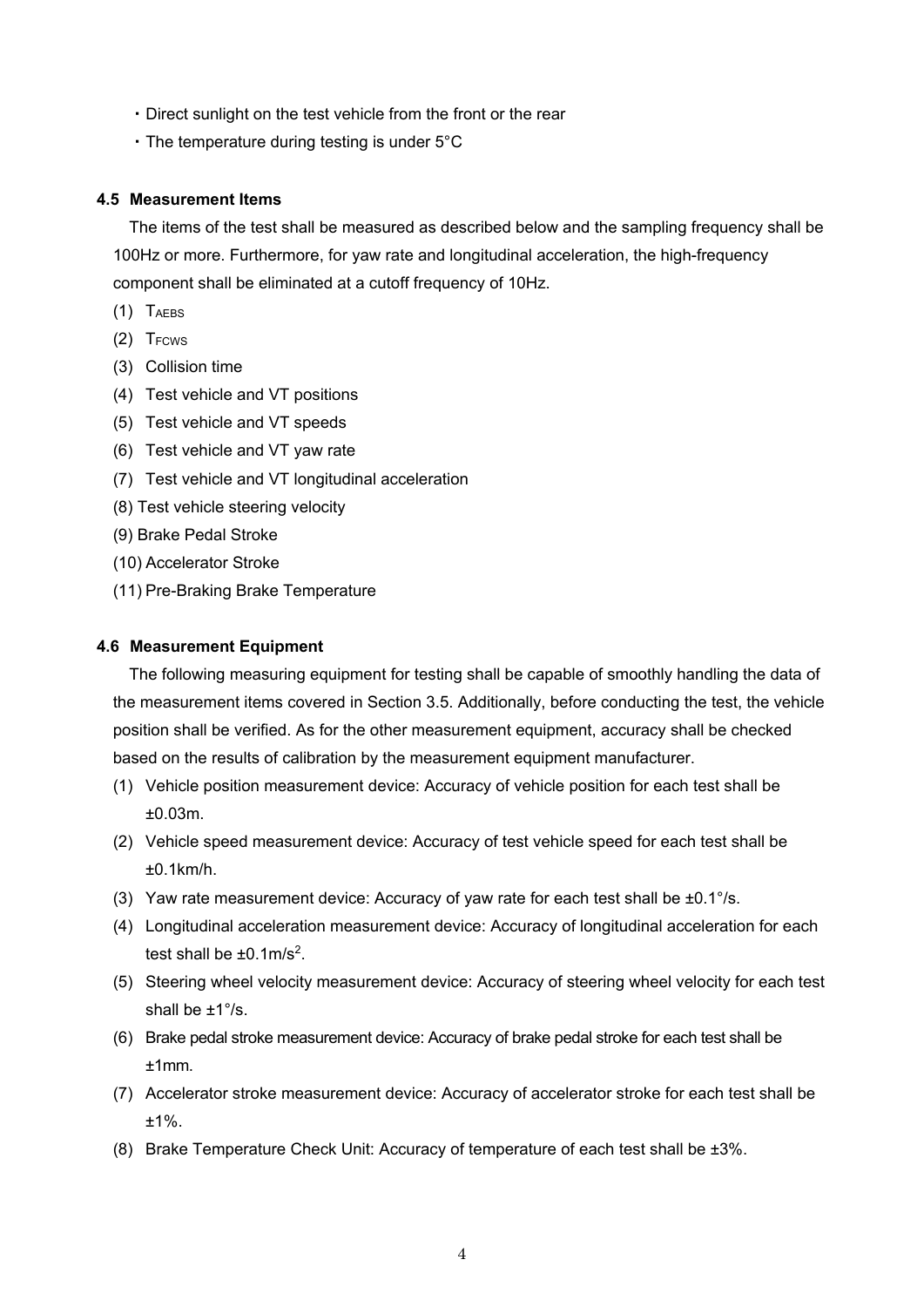### **5. Test Procedure**

### **5.1 Brake Conditioning**

To condition the brake discs, drums and linings of the test vehicle, (excluding the conditioning of that was carried out in other tests), the process of accelerating to 64km/h and braking to the result in deceleration of  $3.7 \text{m/s}^2$  and vehicle stop shall be repeated 200 times. The interval between the initial and second braking shall be either the time required to reduce the brake temperature to 110°C~132°C or the distance of 1.6km, whichever occurs earlier. After every stop, the vehicle shall be accelerated to 64km/h and keep that speed until the next braking. (Brake Conditioning is equivalent to that provided in FMVSS105 S7.4.1.1.)

Furthermore, if the vehicle manufacturer requests it, the test vehicle is allowed to run up to 100km on ordinary roads to initialize sensor units. As long as the conditions required for initialization are met, the initialization work may be performed in conjunction with the above conditioning run.

### **5.2 Re-brake conditioning**

In the case of the first braking system test for the test car (generic term of the test carrying out brake conditioning of item 5.1), before starting the test, repeat the process of Item 5.1 at least 35 times in principle for re-conditioning. Further, when the period from the conditioning run of 5.1 to the test exceeded two weeks, the process may be repeated up to 50 times depending on the condition of the brake system in the test vehicle.

In the case of second or more braking system test (same when it takes multiple days in the same test), 35times if one week or more has passed since the previous test data, and 50 times at most if two weeks or more have passed, it is possible to carry our re-brake conditioning.

If re-brake conditioning test is not carried out on the day of test, warm up run should be carried out until the brake temperature exceed 100°C by the procedure of the item 5.1.

#### **5.3 Testing Methods**

(1) Test scenario: Two types of tests shall be conducted for each of the AEBS and FCWS evaluation tests: CCRs with stationary VT and CCRm with VT towed at speed of 20km/h. (See Figure 2)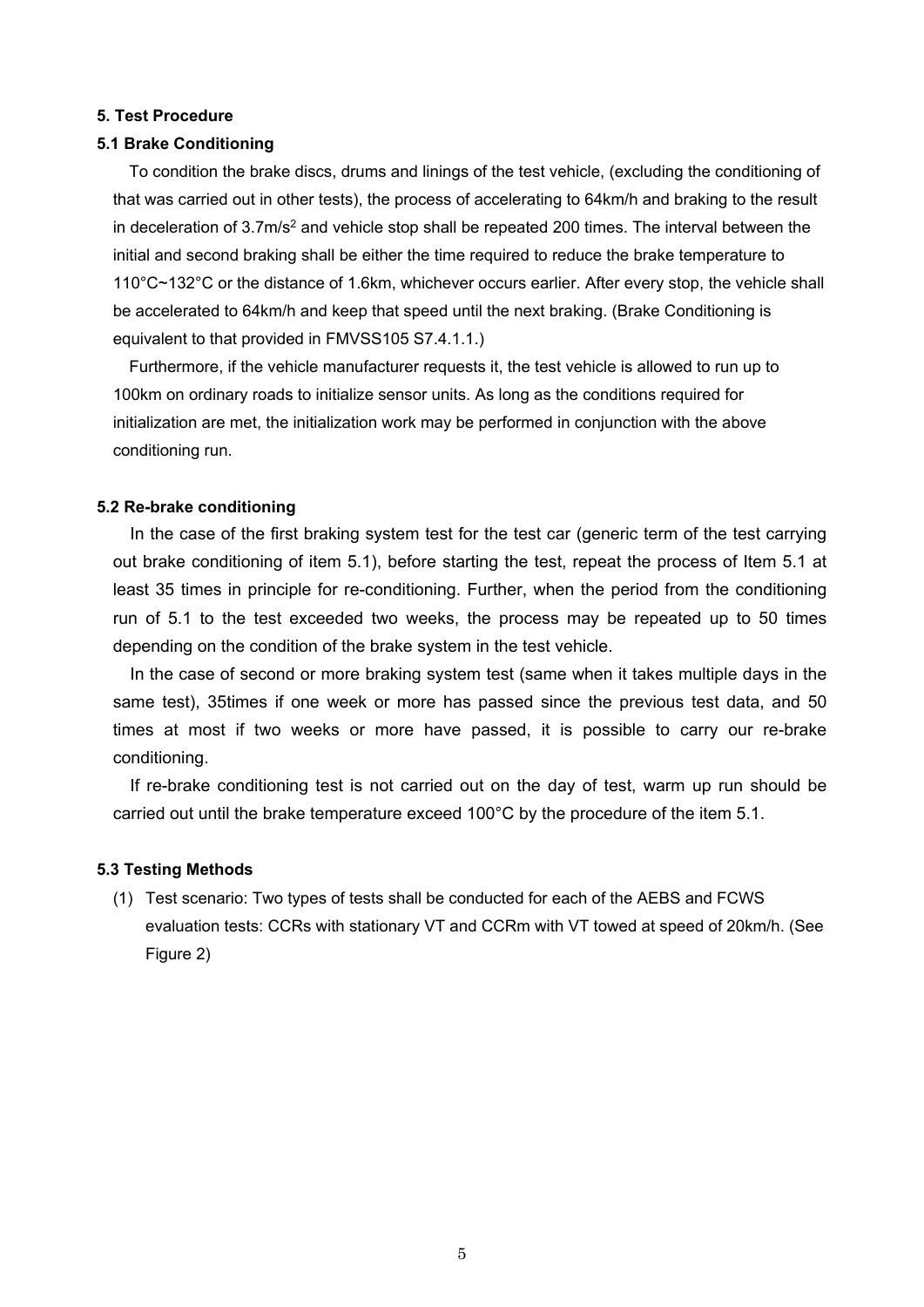

Figure 2: Test Scenario

 (2) Test Vehicle Speed: The test vehicle's speed shall be within the parameters as described in Table 1, and the test will be performed by starting at the lowest speed and increasing it in increments of 5km/h or 10km/h. Furthermore, the vehicle's starting speed may be increased or decreased upon declaration of a vehicle manufacturer. However, AEBS test for CCRs at speed condition of 55km/h and 60km/h shall be performed when Vrel impact at those speed conditions becomes less than 50km/h as per the result of the pre-data, etc. In either case, test results for speed conditions unperformed shall be treated in the same manner as when the device is not activated.

|  | Table 1: Test Vehicle Speed |  |
|--|-----------------------------|--|
|  |                             |  |

|                      | <b>AEBS Test</b>  | <b>FCWS Test</b>  |
|----------------------|-------------------|-------------------|
| <b>CCRs Scenario</b> | $10\sim$ 60km/h   | $10\sim$ 60km/h   |
| <b>CCRm Scenario</b> | $35 \sim 60$ km/h | $35 \sim 60$ km/h |

- (3) Transmission: For test vehicles with automatic transmissions, use the D-range. For vehicles with manual transmissions, use the highest gear where the engine's RPM will be at least 1500 at the test speed, and do not disengage the clutch during testing.
- (4) Test Measurement Sections: Measurements shall start when the test vehicle approaches the VT and the TTC reaches 4.0 sec. Measurements shall finish when any of the following conditions are reached: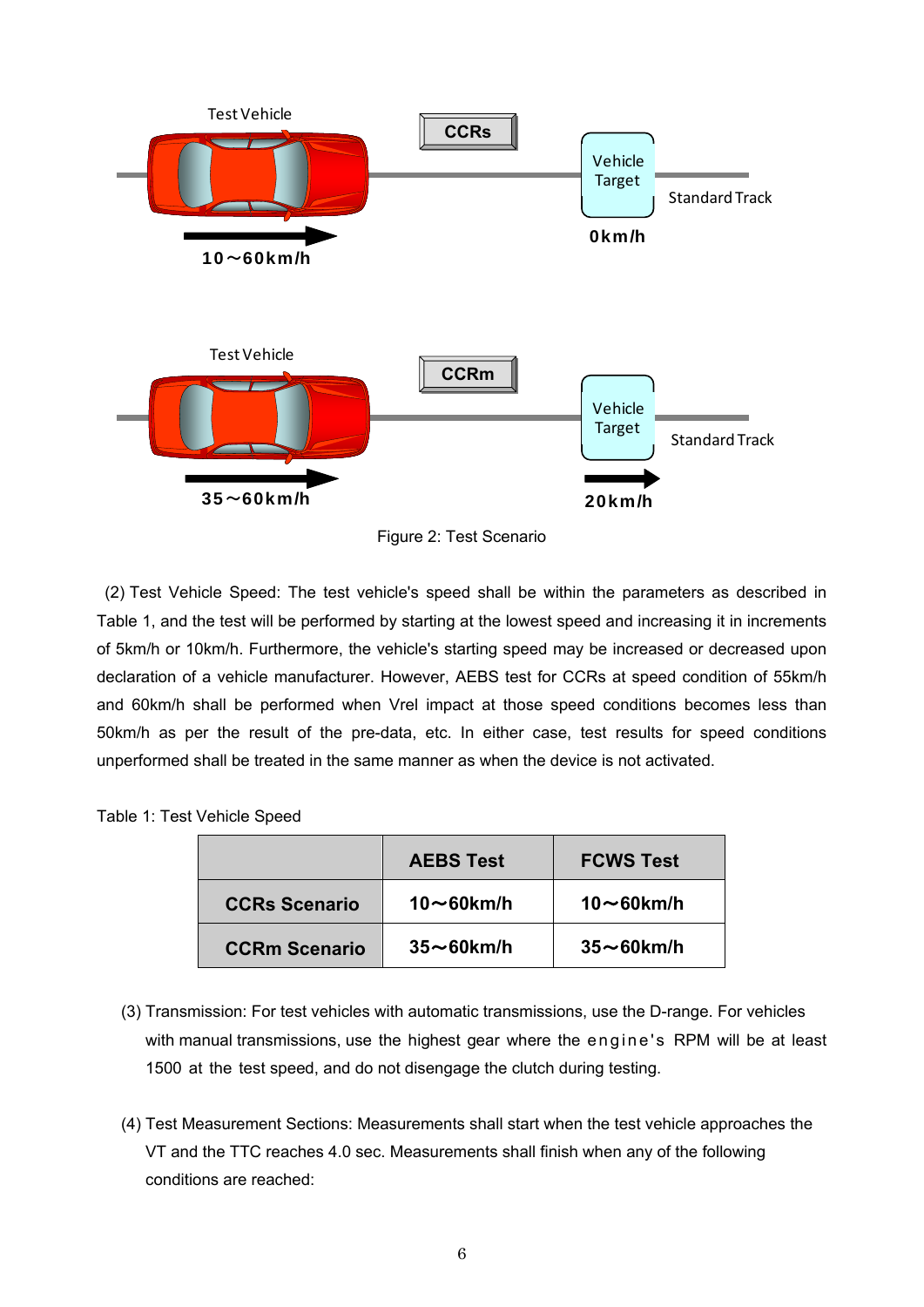- a. The test vehicle is stopped
- b. The test vehicle's speed becomes lower than the VT speed
- c. The test vehicle collides with the VT
- (5) Requirements for Successful Completion of Test: In the time between the initial measurement and the moment when the initial speed gap is obtained (until  $T_{AEBS}$  for the AEBS test, and at T<sub>AEBS</sub> or T<sub>FCWS</sub> for the FCWS test, whichever happens first), if the prescribed measurement items deviate from the permissible range shown in Table 2, and when the test video of 5.5 is not acquired (except when the driving status of the test car, the operating status of the test target and the collision / avoidance status can be confirmed by the in-vehicle video or the outside video), the attempted test shall be deemed invalid (foul) and shall not be counted in the number of tests. In addition, the measured value etc. shall round off the value less than the unit in each item. (Same in case no designated in below test method)

| <b>Test Condition</b>                      | Permissible Range                     |
|--------------------------------------------|---------------------------------------|
| <b>Test Vehicle Speed</b>                  | Test Vehicle Speed + 1.0 km/h or less |
| VT Speed                                   | $20.0 \pm 1.0$ km/h or less           |
| Lateral Offset                             | $\pm$ 0.20 m or less                  |
| <b>Yaw Rate</b>                            | $\pm$ 1.0 $^{\circ}$ /s or less       |
| <b>Steering Wheel Velocity</b>             | $\pm$ 15.0°/s or less                 |
| <b>Brake Temperature before</b><br>braking | $65 - 100^{\circ}$ C                  |

Table 2: Permissible Errors in Test Conditions

- (6) Number of Tests: The tests shall be performed once for each test vehicle speed. However, if the vehicle manufacturer provides pre-data that shows a deviation of more than 5km/h in the descending speed between median value of pre-data and official test result, the test shall be conducted three times. Additionally, the third test can be omitted if the following conditions occur:
	- ・A collision is avoided twice in a row
	- ・The velocity reduction rate is same twice in a .ow

Furthermore, the number of pre-data tests is once in case collision avoided in each test speed. (or three times if it's not avoided) if it falls under the above 2 conditions. The third test can be omitted.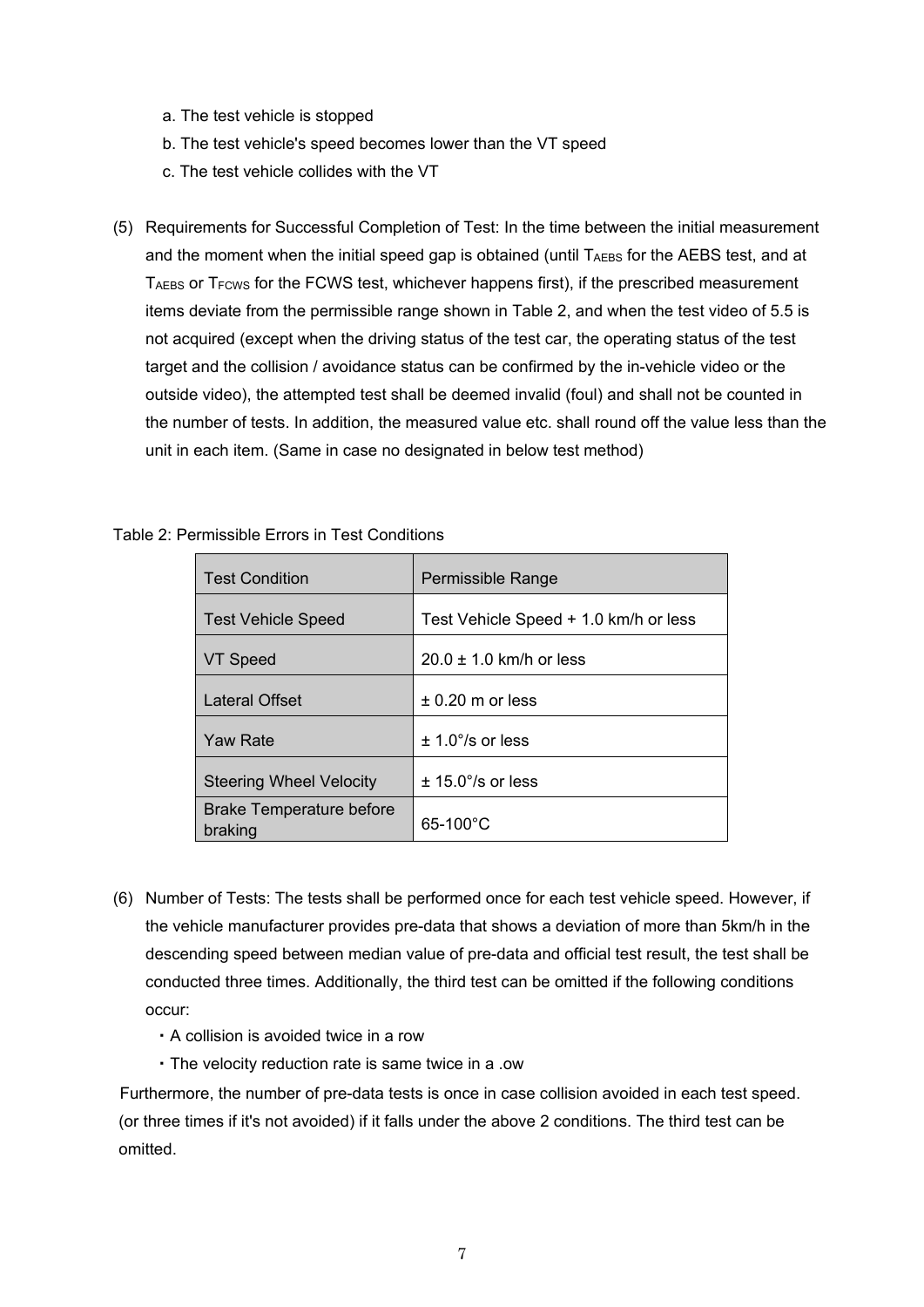(7) Test Implementation Procedures: For both the CCRs and the CCRm, the tests shall be started at the lowest speed condition or the speed condition declared by the vehicle manufacturer. The test vehicle's speed shall be increased in increments of 5km/h; however, when collisions are avoided more than 2 times out of 3 tests, the test vehicle speed may be raised by 10km/h (the 5km/h increment will be passed). When collisions are avoided under a condition of 10km/h higher as well, collisions are deemed to be avoided for passed 5km/h increment. However, when collisions could not be avoided 2 times or more out of 3 tests, the test vehicle speed shall lowered by 5km/h and the test for passed 5km/h increment must also be performed.

 Subsequently, take the same procedures to conduct tests up to the highest speed condition or the one declared by the vehicle manufacturer, etc. However, the test will be ended when the Velocity Reduction Amount becomes less than 5km/h or Vrel\_impact becomes 50km/h or more for 2 times or more out of 3 tests. This result shall be recorded.

 Also, in CCRs at speed condition of 55km/h and 60km/h, if FCWS is not activated when TTC becomes less 1.2 seconds at FCWS test and if FCWS or AEBS is not activated when TTC becomes less than 1.2 seconds at AEBS test, the driver shall be able to avoid a collision or to reduce a collision impact by braking. In such cases, FCWS and AEBS are regarded as not activated and no activation shall be the test result.

- (8) Accelerator Operation during the AEBS Test: During the measurement section, the accelerator stroke shall be held constant so as not to cause any impact on the activation of AEBS. Further, for those test vehicles on which the accelerator is controlled when AEBS is activated, upon consultation with the vehicle manufacturer, the accelerator stroke during AEBS activation may be adjusted.
- (9) Accelerator/Brake Operation during the FCWS Test: The test vehicle accelerator shall be released 1.0 seconds after T<sub>FCWS</sub>. The brake pedal shall be pressed down 1.2 seconds after T<sub>FCWS</sub>, taking 0.2 seconds to reach the point where deceleration under non-threat situation of 4.0 (+0.25)m/s2 is generated (however, maximum pedal application rate is at 400mm/s), and prescribed pedal force shall be maintained. For these brake operation setup values (Brake Pedal Stroke, application rate and pedal force), the value declared by the vehicle manufacturer shall be used. When the vehicle manufacturer submits no setup values or when the deceleration under non-threat situation exceeds the permissible range  $(4.00 \times 4.25 \text{m/s}^2)$ , the setup shall be performed by NASVA in accordance with the steps described in Appendix B.
- (10) When it is obvious that the same results with the AEBS test will be obtained from the FCWS test, the results of the AEBS test may be deemed the result of the test.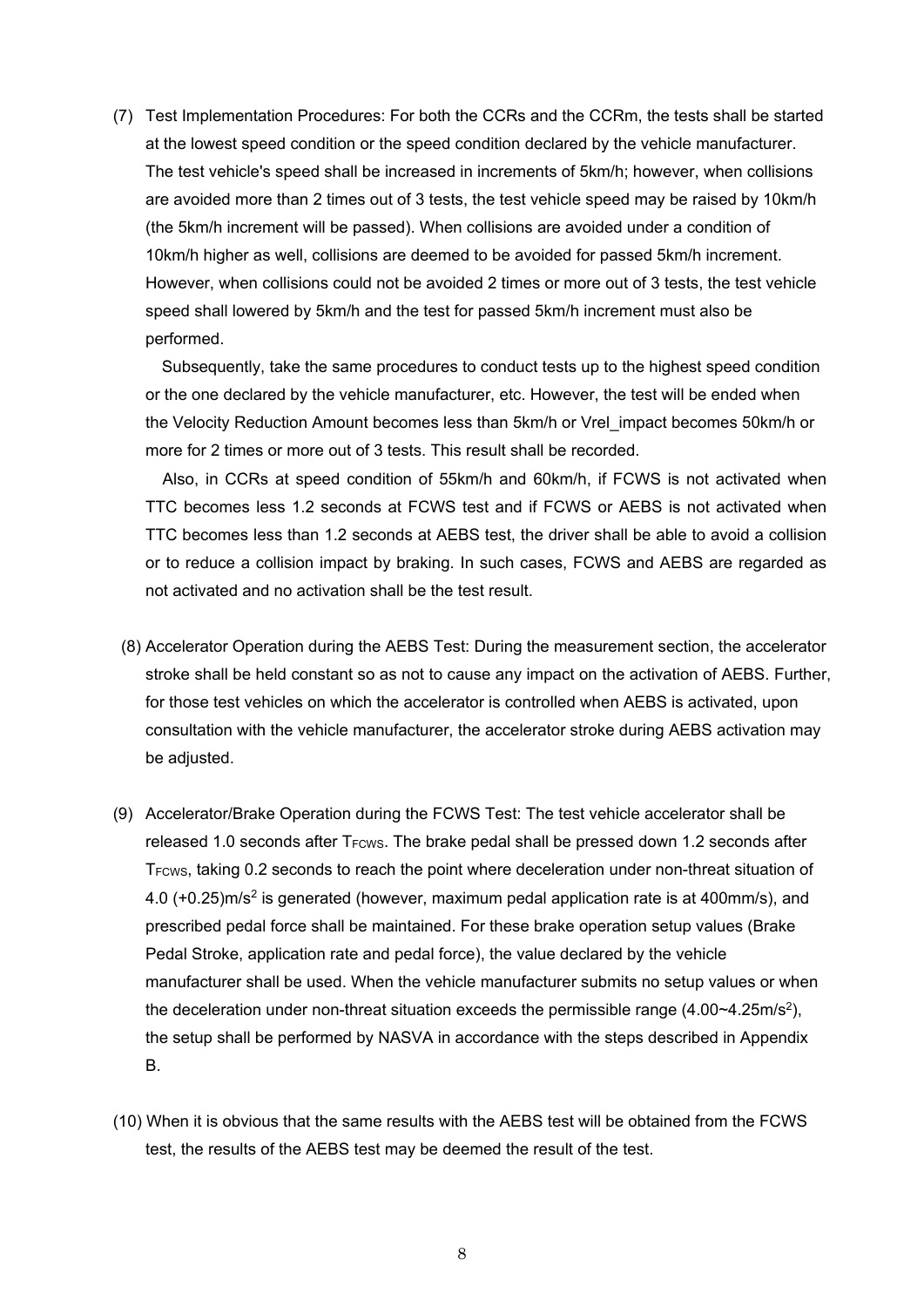### **5.4 Measurement Data and Recording**

- (1) Confirmed Completion of Testing: For each test, confirm whether the test conditions meet the permissible range of Table 2.
- (2) Collision Avoided Yes/No: For each test, confirm whether collisions were avoided, and record collisions in Appendix 2. Also, in case of collisions, record measurement data in the following page onward.
- (3) Initial Velocity Difference: Read the relative velocity, in units of 0.1km/h, of the test vehicle and the VT at  $T_{AEBS}$  for the AEBS test, and at  $T_{AEBS}$  or at  $T_{FCWS}$  - whichever the earlier point in time for the FCWS test, and record the Initial Velocity Difference.
- (4) Velocity Reduction Amount: From the above Initial Velocity Difference, deduct Vrel\_impact read in units of 0.1km/h, and record the Velocity Reduction Amount obtained.
- (5) Velocity Reduction Rate: Divide the Velocity Reduction Amount by the Initial Velocity Difference, rounding off to two decimal places, and record the Velocity Reduction Rate obtained.

### **5.5 Recording Footage of the Tests**

- (1) Images inside the vehicle: Images of front of the test vehicle, near the driver's seats and FCWS activation status shall be recorded by a video camera installed in the test vehicle interior. (Filming can be canceled in consultation with the vehicle manufacturer if poor lighting conditions hinder the quality of these images.)
- (2) Images outside the vehicle: Images of the test vehicle running and the status of collision or avoidance with the VT shall be recorded by a video camera installed by the test track. In these cases, the video camera shall be installed at a spot where the test vehicle and VT are expected to collide.

#### **6. Organizing Test Results**

## **6.1 Recording Test Conditions**

The test conditions, the test vehicle specification, the test date, weather conditions during testing and the like shall be recorded in Appendix 2.

### **6.2 Test Results**

- (1) Velocity Reduction Rate: The Velocity Reduction Rate of each test shall be either the most effective test result, or the median of 3 effective test results from pre-data. However, the Velocity Reduction Rate of the condition when collisions are avoided shall be 1.00. Furthermore, if only 2 tests are conducted, as per the provisos in 5.3 (6) and (7), use the velocity reduction rate for 5.3 (6), and use the lower result from the tests in 5.3 (7).
- For each test, enter the Test Vehicle Speed and the Velocity Reduction Rate in the Test Result column of Appendix 2
- (2) Performance Evaluation: Based on the test subject (AEBS or FCWS), the test scenario (CCRs or CCRm) and the table of point allocation by test vehicle speed prescribed separately, the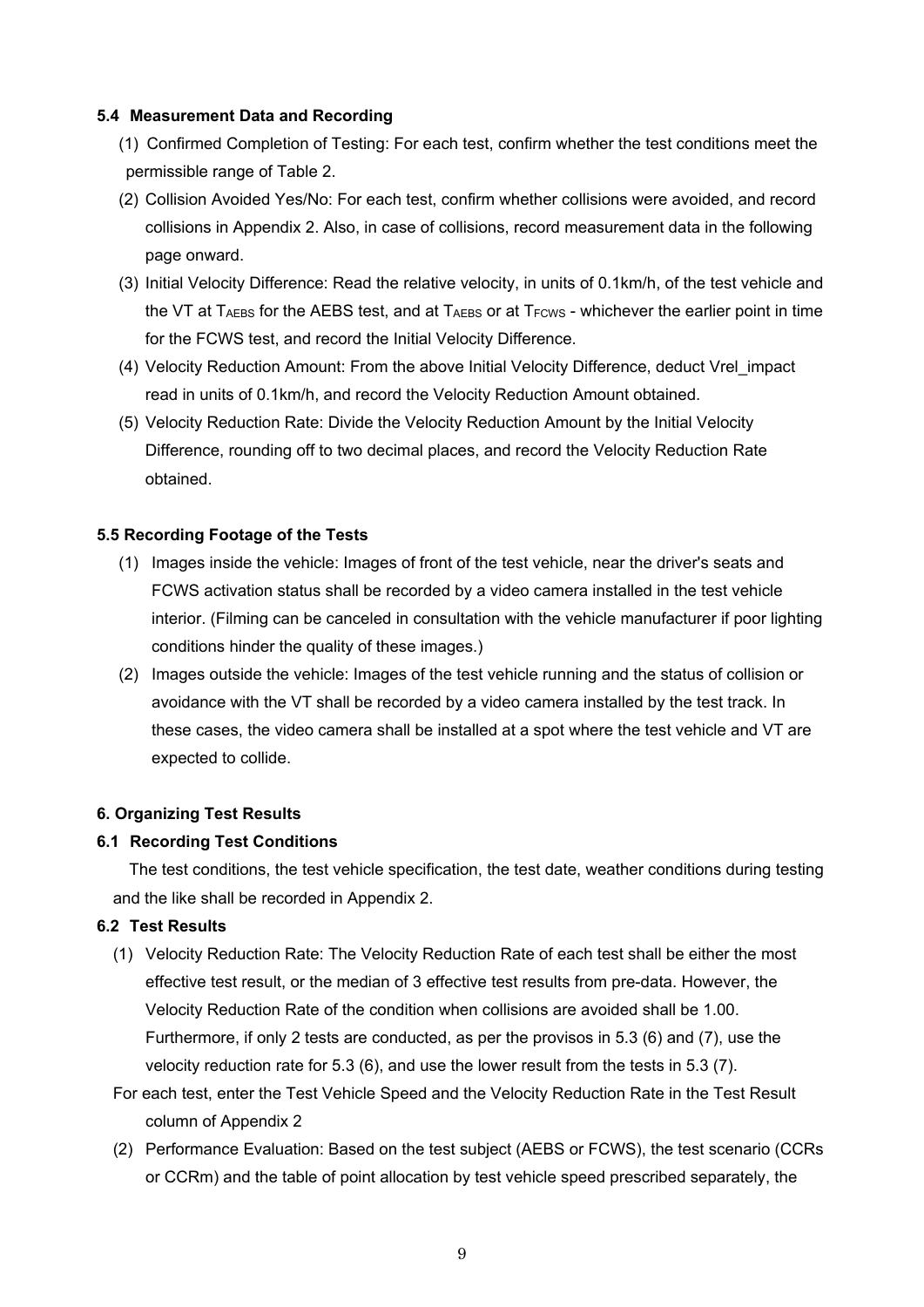test vehicle evaluation shall be performed by applying the above Velocity Reduction Rate.

## Supplementary Provision

 For the AEBS test vehicle speed (5.3, (2) Table 1), in light of the safety of testing, tests will be performed at the following speeds; (60km/h→50km/h on CCRs scenario).

# **5.3 The Tests**

(2) Test Vehicle Speed

Table 1: Test Vehicle Speed

|                      | <b>AEBS Test</b>  | <b>FCWS Test</b>  |
|----------------------|-------------------|-------------------|
| <b>CCRs Scenario</b> | 10 $\sim$ 50km/h  | $10\sim$ 60km/h   |
| <b>CCRm Scenario</b> | $35 \sim 60$ km/h | $35 \sim 60$ km/h |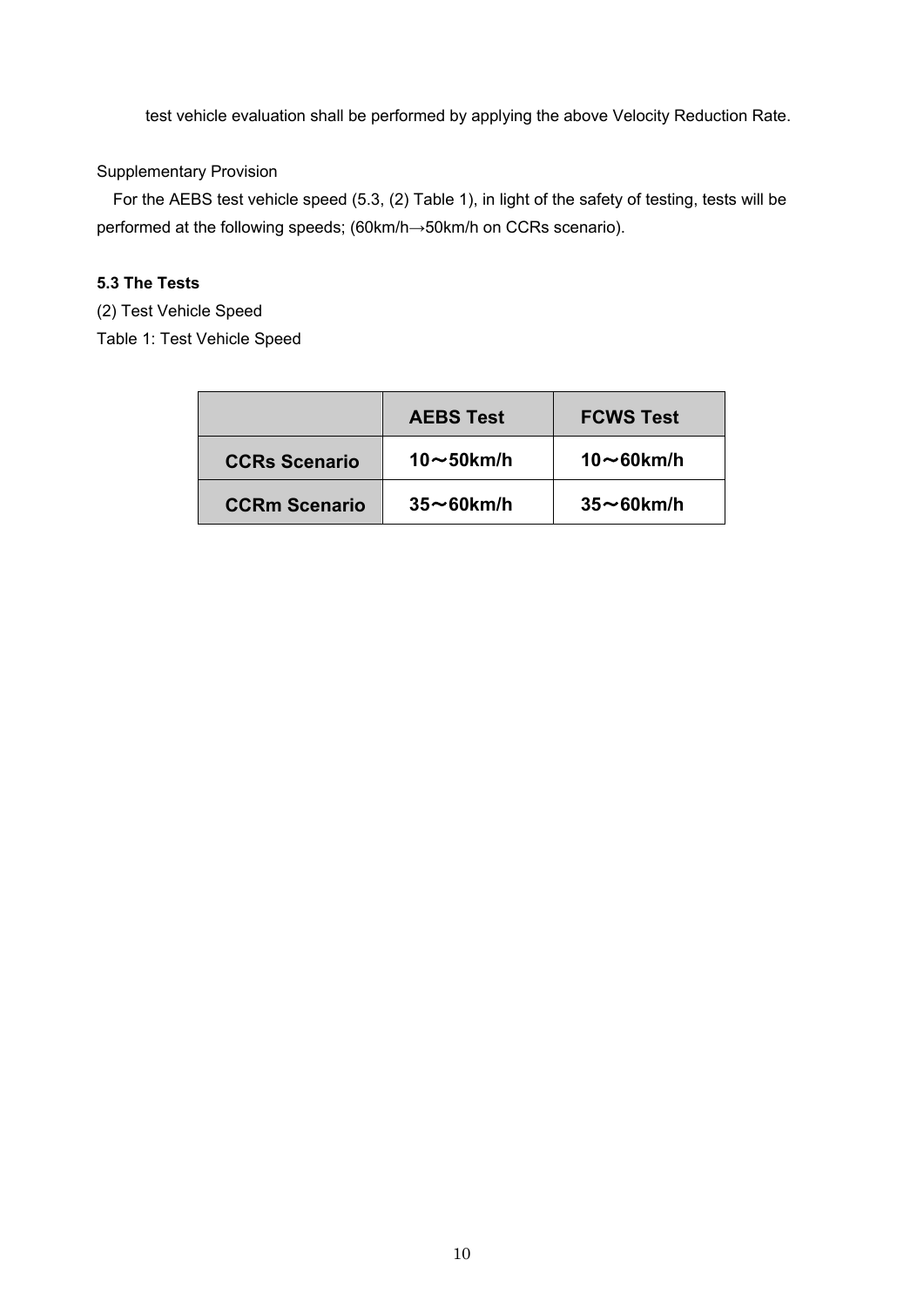# **APPENDIX 1: COLLISION DAMAGE MITIGATION PERFORMANCE [CAR-TO-CAR] TEST CONDITIONS AND TEST VEHICLE SPECIFICATION**

# **[To be filled in by Vehicle Manufacturer]**

- 1. Test Vehicle Specification
	- (1) Make/Model (Model name):
	- (2) Sensor System:
	- (3) Installed Tires

|                    | Front | Rear |
|--------------------|-------|------|
| Size               |       |      |
| Brand/Type         |       |      |
| Air Pressure (kPa) |       |      |

2. Declarations by Vehicle Manufacturer

|      | (1) AEBS Activation Lower Limit Speed (vehicle speed at test start) CCRs:                         | km/h |
|------|---------------------------------------------------------------------------------------------------|------|
|      | CCRm: km/h                                                                                        |      |
|      | (2) AEBS Activation Upper Limit Speed (vehicle speed at test end) CCRs: _______                   | km/h |
|      | CCRm: km/h                                                                                        |      |
|      | (3) FCWS Available or Not (FCWS test needed or not): Available / Not available                    |      |
| (4)  | FCWS Activation Lower Limit Speed (vehicle speed at test start) CCRs: ________ km/h               |      |
|      | CCRm: km/h                                                                                        |      |
| (5)  | FCWS Activation Upper Limit Speed (vehicle speed at test end) CCRs:                               | km/h |
|      | CCRm: km/h                                                                                        |      |
|      | (6) FCWS specifications: Specifications of "audible/visual" or "audible/tactile" information, and |      |
|      | document describing the position where such information is provided                               |      |
|      | (7) FCWS Test Brake Operation Setup Values                                                        |      |
|      | Brake Pedal Stroke: ____ mm Application rate: ___ mm/s Pedal force: _______ N                     |      |
|      | Accelerator/brake force (pre-data): Automated Driving System / Driver                             |      |
|      | (8) Timing Manual Setup at Activation Start?: Yes (2008) National Control of Article 1996)        |      |
|      | <u>/ No</u>                                                                                       |      |
| (9)  | Limitations of sunlight conditions during testing: Applicable / NA (no need to consider           |      |
|      | daytime/nighttime, shadows, backlight, etc)                                                       |      |
| (10) | Limit on number of AEBS activations: Applicable (up to __times per run) / NA                      |      |
| (11) | Protection device: Document describing how to deactivate the passenger protection device          |      |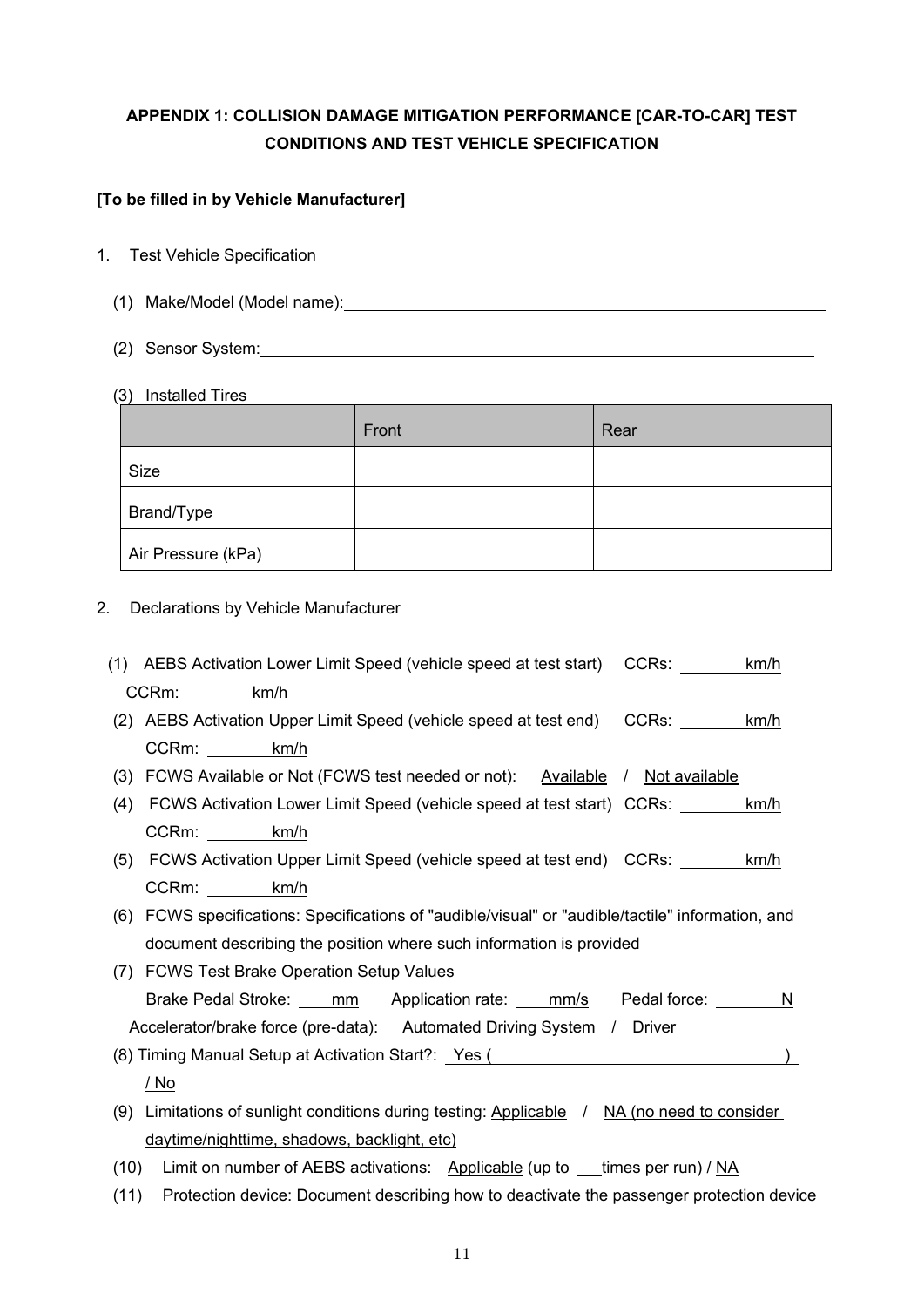and pedestrian protection device, or document describing brief overview of the modification for deactivation

- (12) Test results from the vehicle manufacturer: The vehicle manufacturer or importer shall attach the test results in Appendix 3 under "Pre-Data", as necessary.
- (13) Notes

3. Functions, Cautions, etc. of Systems to Support Users (HMI)

Documents shall be attached relating to the idea of the subjects and conditions of activation, and functions of systems, as determined by the vehicle manufacturer.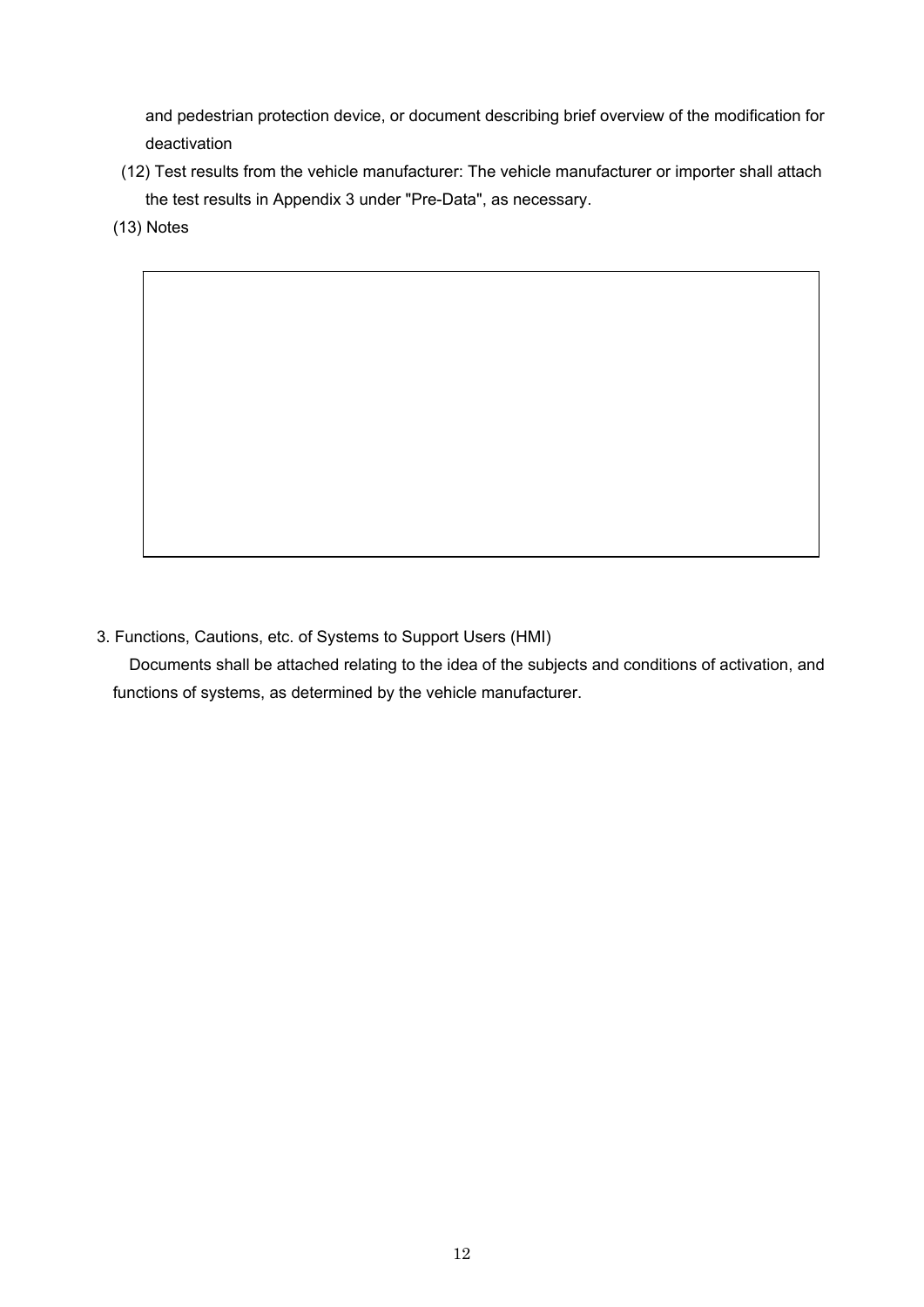# **APPENDIX 2: COLLISION DAMAGE REDUCTION SYSTEM [CAR-TO-CAR] PERFORMANCE TEST RESULTS**

## **[To be filled in by Testing Institute]**

| Testing Date: (dd/mm/yyyy)               | Location: <b>All According to the Street</b> | Overseer: |  |
|------------------------------------------|----------------------------------------------|-----------|--|
| 1.<br><b>Test Vehicle Specifications</b> |                                              |           |  |
|                                          |                                              |           |  |
| (3) Sensor system:_                      |                                              |           |  |

### (4) Installed tires

|                    | Front | Rear |
|--------------------|-------|------|
| Size               |       |      |
| Brand/Type         |       |      |
| Air pressure (kPa) |       |      |

## (5) Test Vehicle Load Allocation

|                                                         |       | Left | <b>Right</b> | Subtotal | <b>Grand total</b> | Pre/post<br>allocation |
|---------------------------------------------------------|-------|------|--------------|----------|--------------------|------------------------|
| Load<br>distribution<br>at<br>vehicle delivery<br>(daN) | Front |      |              |          |                    | $\%$                   |
|                                                         | Rear  |      |              |          |                    | %                      |
| Load<br>distribution at                                 | Front |      |              |          |                    | $\%$                   |
| the time of the<br>test<br>(daN)                        | Rear  |      |              |          |                    | $\%$                   |

(Note) Describe 1daN as 1kgf

2. Declarations by Vehicle Manufacturer

| (1)                                                                     |            | AEBS Activation Lower Limit Speed (vehicle speed |      |
|-------------------------------------------------------------------------|------------|--------------------------------------------------|------|
| at test start)                                                          | CCRs: km/h | CCRm:                                            | km/h |
| (2) AEBS Activation Upper Limit Speed (vehicle speed at test end) CCRs: |            | km/h                                             |      |
| CCRm:<br>km/h                                                           |            |                                                  |      |
| (3) FCWS Available or Not (FCWS test needed or not): Available          |            | Not available                                    |      |

(4) FCWS Activation Lower Limit Speed (vehicle speed at test start) CCRs: \_\_\_\_\_\_ km/h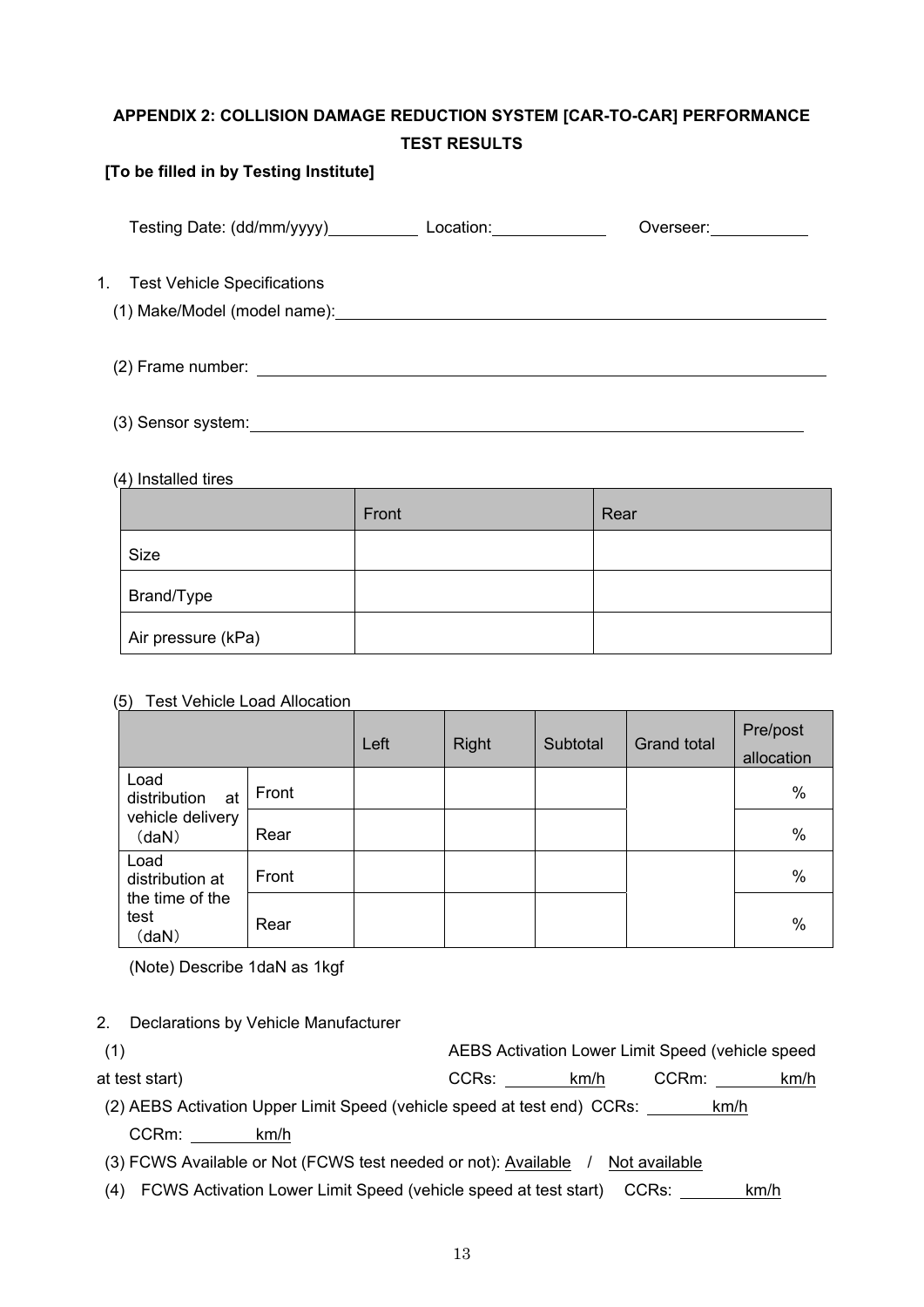|    | CCRm:<br>km/h                                                                                                                                                                                                                  |      |   |
|----|--------------------------------------------------------------------------------------------------------------------------------------------------------------------------------------------------------------------------------|------|---|
|    | (5) FCWS Activation Upper Limit Speed (vehicle speed at test end)CCRs: ________ km/h                                                                                                                                           |      |   |
|    | CCRm: km/h                                                                                                                                                                                                                     |      |   |
|    | (6) FCWS specifications: audible/visual information / audible/tactile information                                                                                                                                              |      |   |
|    | (7) FCWS Test Brake Operation Setup Values                                                                                                                                                                                     |      |   |
|    | Brake Pedal Stroke: mm Application rate: ___ mm/s Pedal force: ______                                                                                                                                                          |      | N |
|    | (8) Timing Manual Setup at start: Set up (Superman and Superman and Superman and Superman and Superman and Superman and Superman and Superman and Superman and Superman and Superman and Superman and Superman and Superman an | )/NA |   |
|    |                                                                                                                                                                                                                                |      |   |
| 3. | <b>Environmental Conditions</b>                                                                                                                                                                                                |      |   |
|    | Day 1 Testing Date: (dd/mm/yyyy) Location: Overseer                                                                                                                                                                            |      |   |
|    | Test start time: Weather: Temp.: Wind Speed:                                                                                                                                                                                   |      |   |
|    | Test end time: Weather: Temp.: Wenther: Temp. Wind Speed:                                                                                                                                                                      |      |   |
|    |                                                                                                                                                                                                                                |      |   |
|    |                                                                                                                                                                                                                                |      |   |
|    |                                                                                                                                                                                                                                |      |   |
|    | Day 2 Testing Date: (dd/mm/yyyy) Location: University Overseer                                                                                                                                                                 |      |   |
|    | Test start time: Weather: Temp.: Wind Speed: Wind Speed:                                                                                                                                                                       |      |   |
|    | Test end time: Weather: Temp.: Wenther: Temp. Wind Speed:                                                                                                                                                                      |      |   |
|    |                                                                                                                                                                                                                                |      |   |
|    |                                                                                                                                                                                                                                |      |   |
|    |                                                                                                                                                                                                                                |      |   |
|    | Day 3 Testing Date: (dd/mm/yyyy) Location: Universed Presser                                                                                                                                                                   |      |   |
|    | Test start time: Weather: Temp.: Wind Speed: Wind Speed:                                                                                                                                                                       |      |   |
|    | Test end time: Weather: Temp.: Wind Speed:                                                                                                                                                                                     |      |   |
|    |                                                                                                                                                                                                                                |      |   |
|    |                                                                                                                                                                                                                                |      |   |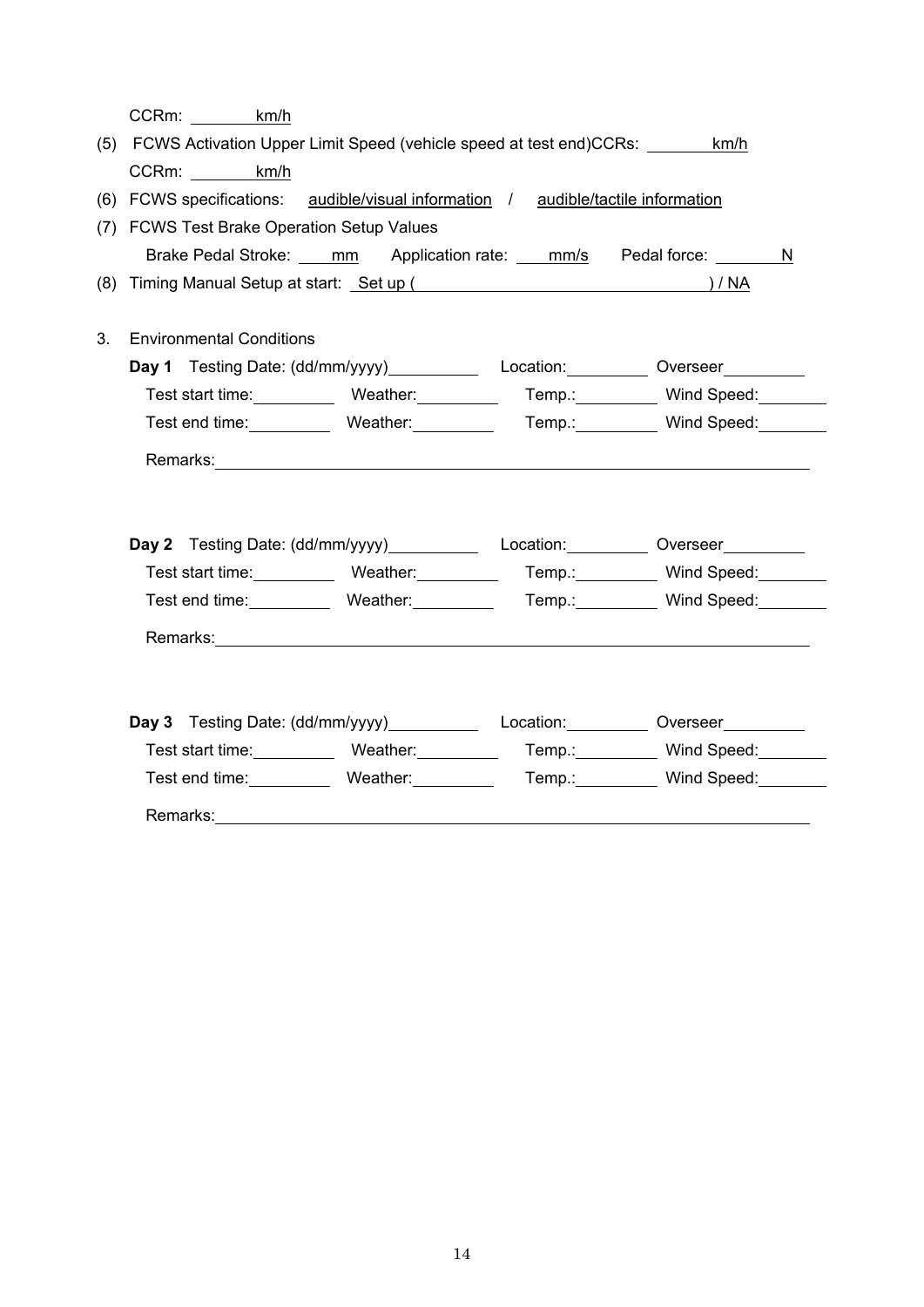# 4. Test Results

| (1) CCRs Scenario AEBS Test |                                                    |                                                | (a)                                      | (b)                               |                                 | $(c) = (a)-(b) (d) = (c)/(a)$ |                                         |
|-----------------------------|----------------------------------------------------|------------------------------------------------|------------------------------------------|-----------------------------------|---------------------------------|-------------------------------|-----------------------------------------|
| Vehicle<br>Speed            | Test#                                              | Collision<br>Avoided?<br>Yes/No <sup>(*)</sup> | Initial<br>Velocity<br><b>Difference</b> | Relative<br>Speed at<br>Collision | Velocity<br>Reduction<br>Amount | Velocity<br>Reduction<br>Rate | Velocity<br>Reduction<br>Rate<br>Median |
| 10km                        | $\mathbf{1}$<br>$\overline{2}$<br>$\overline{3}$   |                                                |                                          |                                   |                                 |                               |                                         |
| 15km                        | $\overline{1}$<br>$\overline{2}$<br>$\overline{3}$ |                                                |                                          |                                   |                                 |                               |                                         |
| 20km                        | 1<br>$\overline{2}$<br>$\overline{3}$              |                                                |                                          |                                   |                                 |                               |                                         |
| 25km                        | 1<br>$\overline{2}$<br>$\overline{3}$              |                                                |                                          |                                   |                                 |                               |                                         |
| 30km                        | 1<br>$\overline{2}$<br>3                           |                                                |                                          |                                   |                                 |                               |                                         |
| 35km                        | $\overline{1}$<br>$\overline{2}$<br>$\overline{3}$ |                                                |                                          |                                   |                                 |                               |                                         |
| 40km                        | $\overline{1}$<br>$\overline{2}$<br>$\overline{3}$ |                                                |                                          |                                   |                                 |                               |                                         |
| 45km                        | $\mathbf{1}$<br>$\overline{2}$<br>$\overline{3}$   |                                                |                                          |                                   |                                 |                               |                                         |
| 50km                        | $\mathbf{1}$<br>$\overline{2}$<br>$\overline{3}$   |                                                |                                          |                                   |                                 |                               |                                         |

(\*) o: Collision avoided, P: Passed (deemed avoided), △: Speed reduced, ×: No activation,  $-$ : Not implemented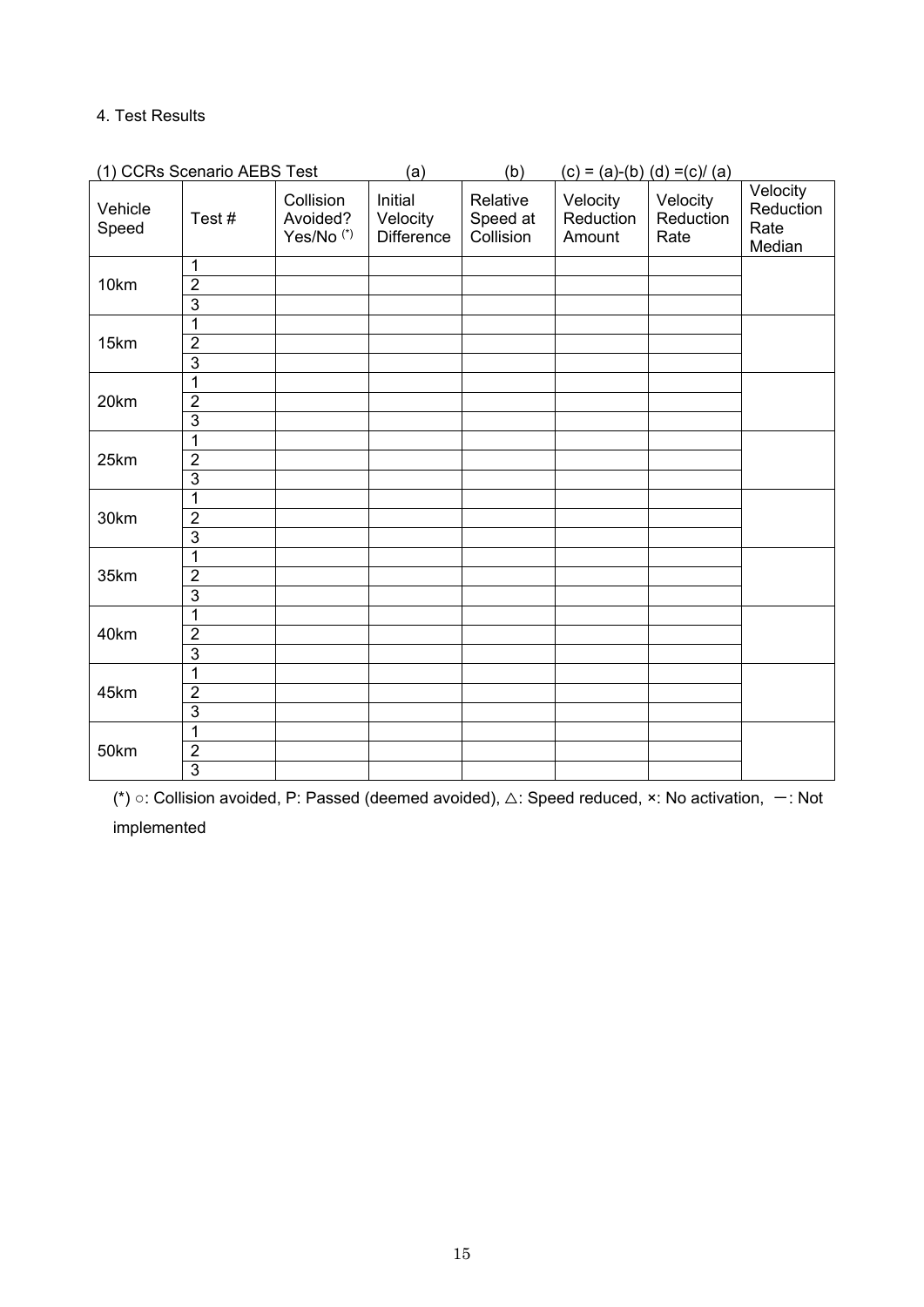|                  | (2) CCRs Scenario FCWS Test                        |                                                | (a)                                      | (b)                               | $(c) = (a)-(b) (d) = (c)/(a)$   |                               |                                         |
|------------------|----------------------------------------------------|------------------------------------------------|------------------------------------------|-----------------------------------|---------------------------------|-------------------------------|-----------------------------------------|
| Vehicle<br>Speed | Test#                                              | Collision<br>Avoided?<br>Yes/No <sup>(*)</sup> | Initial<br>Velocity<br><b>Difference</b> | Relative<br>Speed at<br>Collision | Velocity<br>Reduction<br>Amount | Velocity<br>Reduction<br>Rate | Velocity<br>Reduction<br>Rate<br>Median |
| 10km             | 1<br>$\overline{2}$<br>$\overline{3}$              |                                                |                                          |                                   |                                 |                               |                                         |
| 15km             | 1<br>$\overline{2}$<br>$\overline{3}$              |                                                |                                          |                                   |                                 |                               |                                         |
| 20km             | 1<br>$\overline{2}$<br>$\overline{3}$              |                                                |                                          |                                   |                                 |                               |                                         |
| 25km             | $\mathbf{1}$<br>$\overline{2}$<br>$\overline{3}$   |                                                |                                          |                                   |                                 |                               |                                         |
| 30km             | $\overline{1}$<br>$\overline{2}$<br>$\overline{3}$ |                                                |                                          |                                   |                                 |                               |                                         |
| 35km             | $\mathbf{1}$<br>$\overline{2}$<br>$\overline{3}$   |                                                |                                          |                                   |                                 |                               |                                         |
| 40km             | $\overline{1}$<br>$\overline{2}$<br>$\overline{3}$ |                                                |                                          |                                   |                                 |                               |                                         |
| 45km             | $\mathbf{1}$<br>$\overline{2}$<br>$\overline{3}$   |                                                |                                          |                                   |                                 |                               |                                         |
| 50km             | $\overline{1}$<br>$\overline{2}$<br>$\overline{3}$ |                                                |                                          |                                   |                                 |                               |                                         |

(\*) o: Collision avoided, P: Passed (deemed avoided), △: Speed reduced, ×: No activation,  $-$ : Not implemented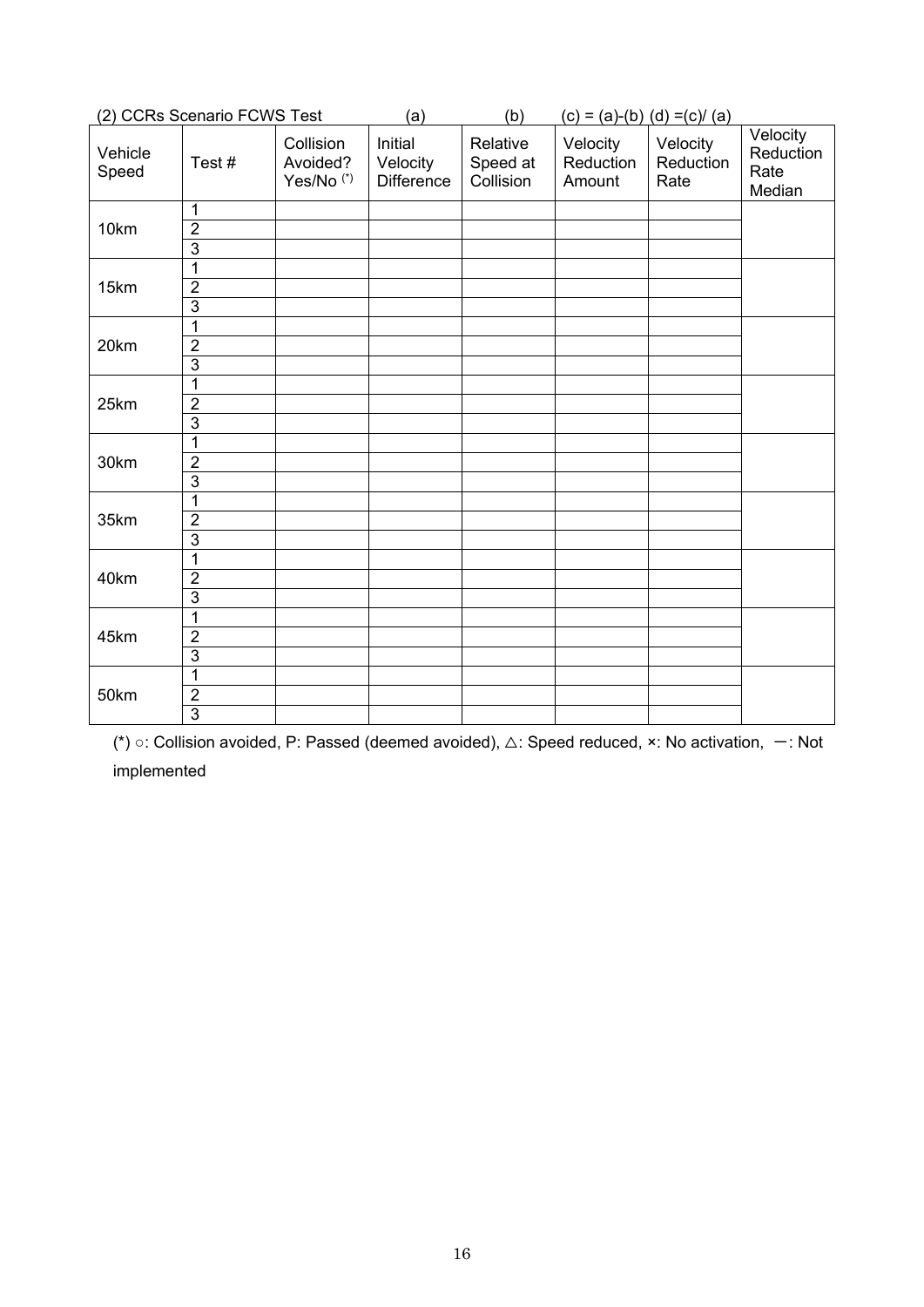|                  | (3) CCRm Scenario AEBS Test                      |                                                | (a)                                      | (b)                               |                                 | $(c) = (a)-(b) (d) = (c)/(a)$ |                                         |
|------------------|--------------------------------------------------|------------------------------------------------|------------------------------------------|-----------------------------------|---------------------------------|-------------------------------|-----------------------------------------|
| Vehicle<br>Speed | Test#                                            | Collision<br>Avoided?<br>Yes/No <sup>(*)</sup> | Initial<br>Velocity<br><b>Difference</b> | Relative<br>Speed at<br>Collision | Velocity<br>Reduction<br>Amount | Velocity<br>Reduction<br>Rate | Velocity<br>Reduction<br>Rate<br>Median |
| 10km             | $\mathbf{1}$<br>$\overline{2}$<br>$\overline{3}$ |                                                |                                          |                                   |                                 |                               |                                         |
| 15km             | $\mathbf{1}$<br>$\overline{2}$<br>$\overline{3}$ |                                                |                                          |                                   |                                 |                               |                                         |
| 20km             | 1<br>$\overline{2}$<br>$\overline{3}$            |                                                |                                          |                                   |                                 |                               |                                         |
| 25km             | 1<br>$\overline{2}$<br>$\overline{3}$            |                                                |                                          |                                   |                                 |                               |                                         |
| 30km             | 1<br>$\overline{2}$<br>$\overline{3}$            |                                                |                                          |                                   |                                 |                               |                                         |
| 35km             | 1<br>$\overline{2}$<br>$\overline{3}$            |                                                |                                          |                                   |                                 |                               |                                         |
| 40km             | 1<br>$\overline{2}$<br>$\overline{3}$            |                                                |                                          |                                   |                                 |                               |                                         |
| 45km             | $\mathbf{1}$<br>$\overline{2}$<br>$\overline{3}$ |                                                |                                          |                                   |                                 |                               |                                         |
| 50km             | $\mathbf{1}$<br>$\overline{2}$<br>$\overline{3}$ |                                                |                                          |                                   |                                 |                               |                                         |

(\*) o: Collision avoided, P: Passed (deemed avoided), △: Speed reduced, ×: No activation,  $-$ : Not implemented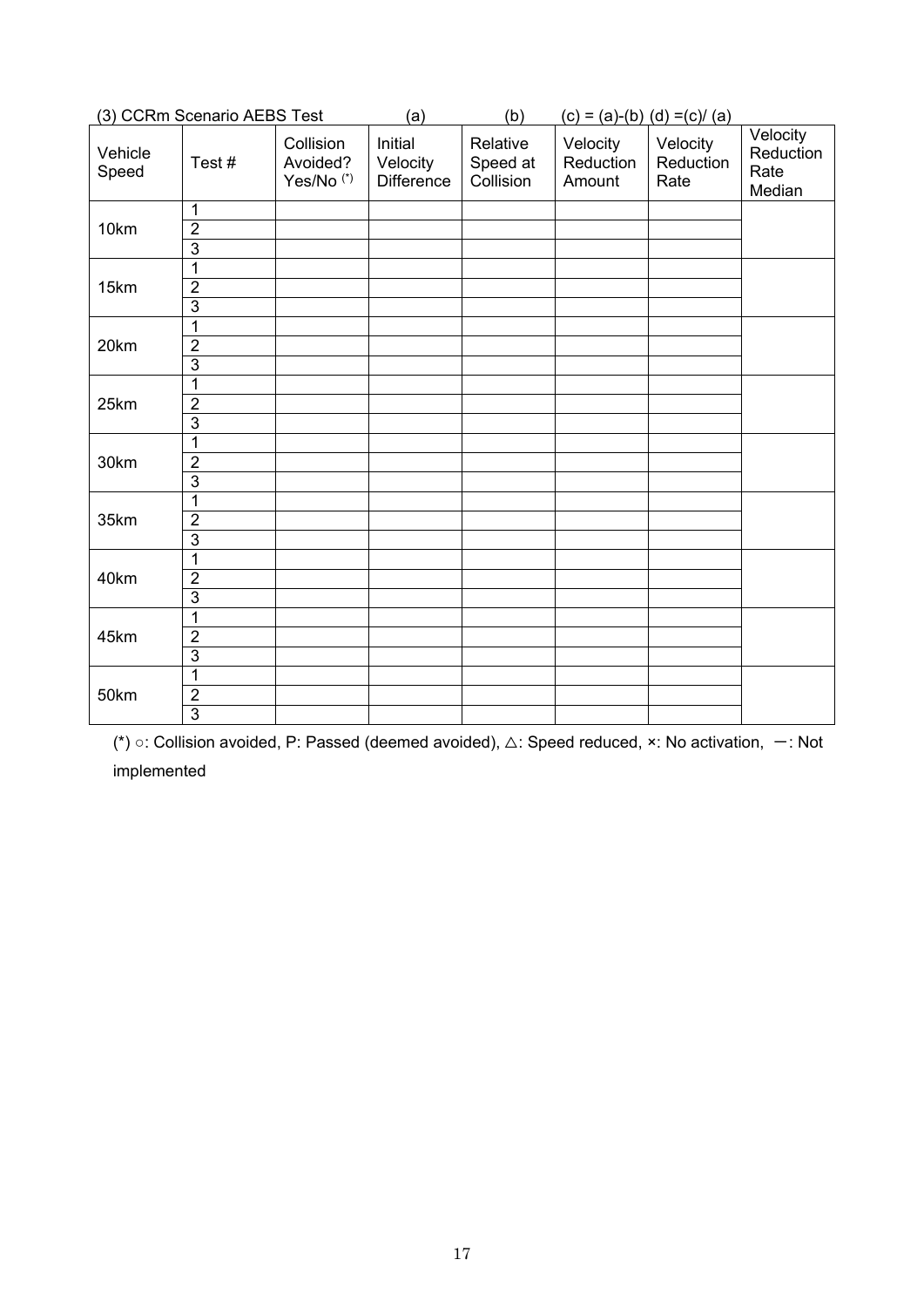|                  | (4) CCRm Scenario FCWS Test                        |                                                | (a)                                      | (b)                               |                                 | $(c) = (a)-(b) (d) = (c)/(a)$ |                                         |
|------------------|----------------------------------------------------|------------------------------------------------|------------------------------------------|-----------------------------------|---------------------------------|-------------------------------|-----------------------------------------|
| Vehicle<br>Speed | Test#                                              | Collision<br>Avoided?<br>Yes/No <sup>(*)</sup> | Initial<br>Velocity<br><b>Difference</b> | Relative<br>Speed at<br>Collision | Velocity<br>Reduction<br>Amount | Velocity<br>Reduction<br>Rate | Velocity<br>Reduction<br>Rate<br>Median |
| 10km             | $\mathbf{1}$<br>$\overline{2}$<br>$\overline{3}$   |                                                |                                          |                                   |                                 |                               |                                         |
| 15km             | 1<br>$\overline{2}$<br>$\overline{3}$              |                                                |                                          |                                   |                                 |                               |                                         |
| 20km             | $\mathbf{1}$<br>$\overline{2}$<br>$\overline{3}$   |                                                |                                          |                                   |                                 |                               |                                         |
| 25km             | $\mathbf{1}$<br>$\overline{2}$<br>$\overline{3}$   |                                                |                                          |                                   |                                 |                               |                                         |
| 30km             | 1<br>$\overline{2}$<br>$\overline{3}$              |                                                |                                          |                                   |                                 |                               |                                         |
| 35km             | $\mathbf{1}$<br>$\overline{2}$<br>$\overline{3}$   |                                                |                                          |                                   |                                 |                               |                                         |
| 40km             | 1<br>$\overline{2}$<br>$\overline{3}$              |                                                |                                          |                                   |                                 |                               |                                         |
| 45km             | 1<br>$\overline{2}$<br>$\overline{3}$              |                                                |                                          |                                   |                                 |                               |                                         |
| 50km             | $\overline{1}$<br>$\overline{2}$<br>$\overline{3}$ |                                                |                                          |                                   |                                 |                               |                                         |

(\*) ○: Collision avoided, P: Passed (deemed avoided),  $\triangle$ : Speed reduced, ×: No activation,  $-$ : Not implemented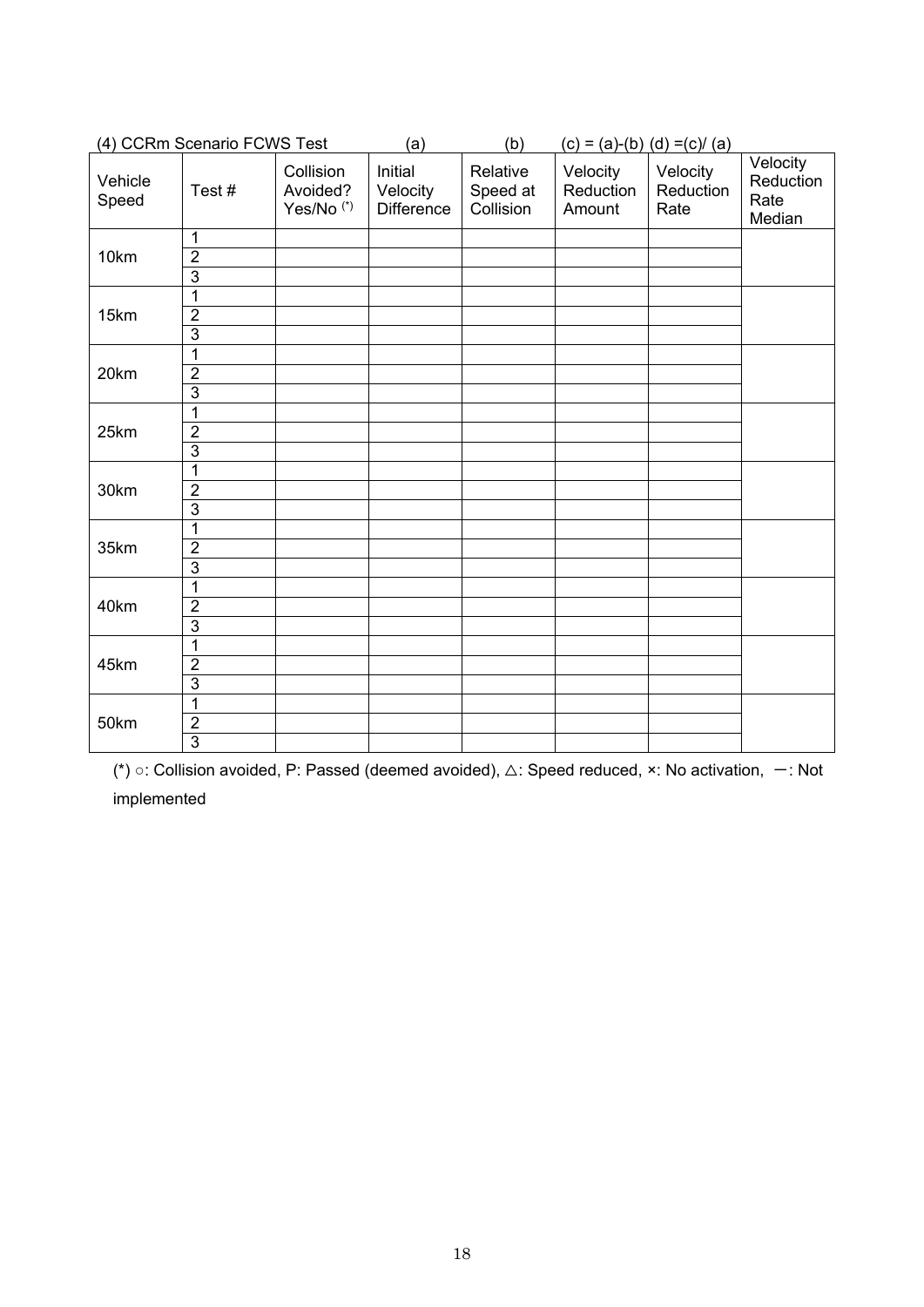# **APPENDIX 3: COLLISION DAMAGE REDUCTION SYSTEM [CAR-TO-CAR] PERFORMANCE TEST RESULTS [PRE-DATA]**

# **[If the manufacturer fails to comply with the testing method requirements, their data will be deemed unusable and cannot be used as reference.]**

|         | Testing Date: (dd/mm/yyyy)__________      | Location: | Overseer: |
|---------|-------------------------------------------|-----------|-----------|
| $1_{-}$ | <b>Test Vehicle Specifications</b>        |           |           |
|         | (1) Make/Model (model name): \[\end{math} |           |           |
|         |                                           |           |           |

(2) Sensor system:

# (3) Installed tires

|                    | Front | Rear |
|--------------------|-------|------|
| Size               |       |      |
| Brand/Type         |       |      |
| Air pressure (kPa) |       |      |

# (4) Test Vehicle Load Allocation

|                                                      |       | Left | Right | Subtotal | <b>Grand total</b> | Pre/post<br>allocation |
|------------------------------------------------------|-------|------|-------|----------|--------------------|------------------------|
| Load<br>distribution at<br>vehicle delivery<br>(daN) | Front |      |       |          |                    | $\%$                   |
|                                                      | Rear  |      |       |          |                    | $\%$                   |
| Load<br>distribution at                              | Front |      |       |          |                    | %                      |
| the time of the<br>test (daN)                        | Rear  |      |       |          |                    | $\%$                   |

(Note) Describe 1daN as 1kgf

# 2. Testing Conditions:

|       | (1) AEBS Activation Lower Limit Speed (vehicle speed at test start) CCRs: | km/h |
|-------|---------------------------------------------------------------------------|------|
| CCRm: | km/h                                                                      |      |

- (2) AEBS Activation Upper Limit Speed (vehicle speed at test end) CCRs: km/h CCRm: km/h
- (3) FCWS Available or Not (FCWS test needed or not): Available / Not available
- (4) FCWS Activation Lower Limit Speed (vehicle speed at test start) CCRs: km/h CCRm: km/h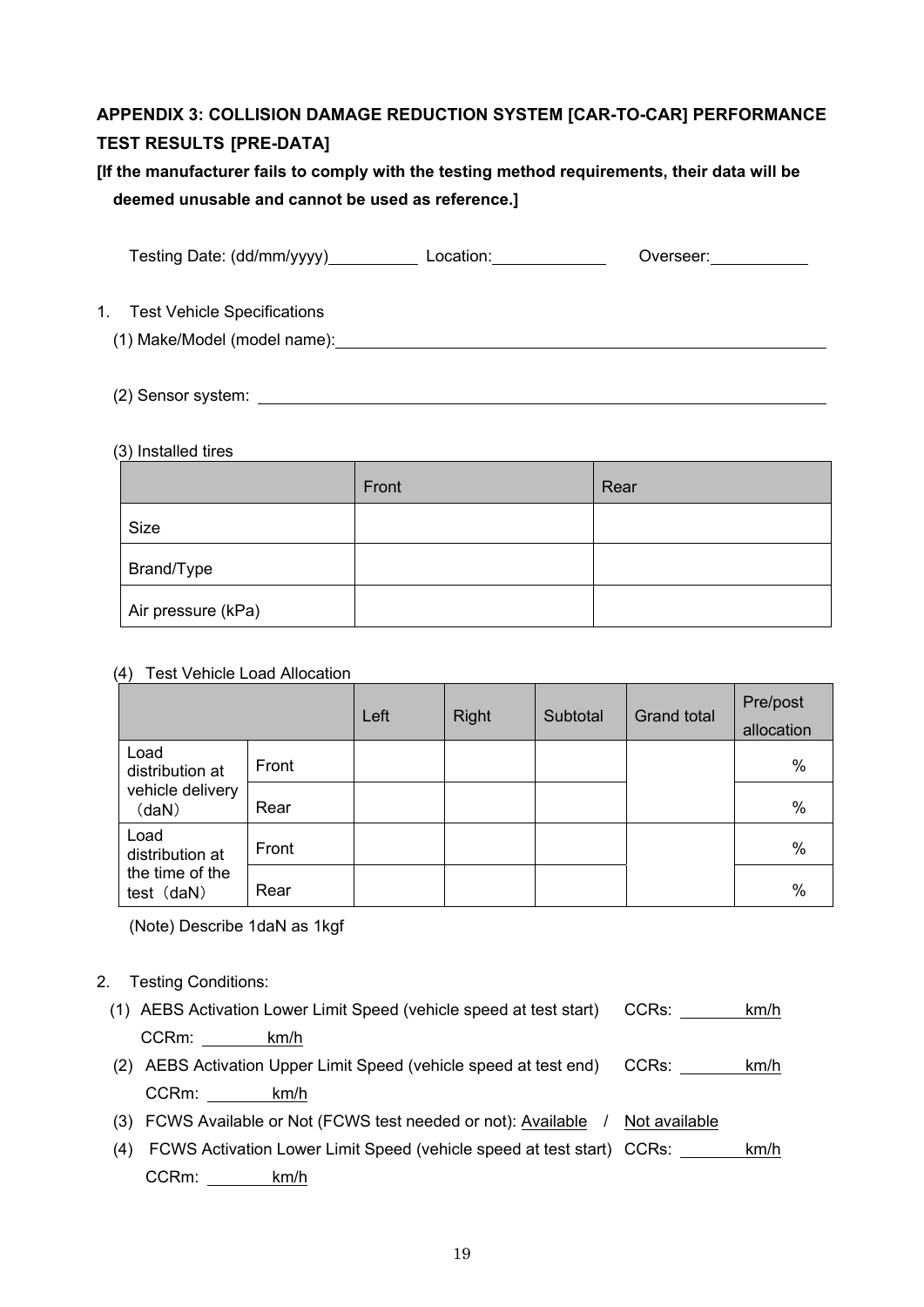| (5) FCWS Activation Upper Limit Speed (vehicle speed at test end) CCRs: km/h                                                                                                                                                         |  |                                                                                       |
|--------------------------------------------------------------------------------------------------------------------------------------------------------------------------------------------------------------------------------------|--|---------------------------------------------------------------------------------------|
| CCRm: km/h                                                                                                                                                                                                                           |  |                                                                                       |
| (6) FCWS specifications: audible/visual information / audible/tactile information                                                                                                                                                    |  |                                                                                       |
| (7) FCWS Test Brake Operation Setup Values                                                                                                                                                                                           |  |                                                                                       |
|                                                                                                                                                                                                                                      |  | Brake Pedal Stroke: ____ mm Application rate: ___ mm/s Pedal force: _______ N         |
| (8) Timing Manual Setup at start: <u>Set up (3) National Setup and Setup and Setup and Setup and Setup and Setup and Setup and Setup and Setup and Setup and Setup and Setup and Setup and Setup and Setup and Setup and Setup a</u> |  |                                                                                       |
| (9) Accelerator/Brake Operator: Automatic driving device / Human driver                                                                                                                                                              |  |                                                                                       |
|                                                                                                                                                                                                                                      |  |                                                                                       |
|                                                                                                                                                                                                                                      |  | [If a human driver is operating the accelerator/brakes, record the measured values in |
| Testing Methods 5.3(9): Accelerator/Brake Operation during the FCWS Test.]                                                                                                                                                           |  |                                                                                       |
| <b>Environmental Conditions</b>                                                                                                                                                                                                      |  |                                                                                       |
|                                                                                                                                                                                                                                      |  | Day 1 Testing Date: (dd/mm/yyyy) Location: Cloud Diverseer                            |
|                                                                                                                                                                                                                                      |  | Test start time: Weather: Temp.: Wind Speed: Wind Speed:                              |
|                                                                                                                                                                                                                                      |  | Test end time: Weather: Temp.: Wenther: Temp. Wind Speed:                             |
|                                                                                                                                                                                                                                      |  |                                                                                       |
|                                                                                                                                                                                                                                      |  |                                                                                       |
|                                                                                                                                                                                                                                      |  |                                                                                       |
|                                                                                                                                                                                                                                      |  | Day 2 Testing Date: (dd/mm/yyyy) Location: Cloud Diverseer                            |
|                                                                                                                                                                                                                                      |  | Test start time: Weather: Temp.: Wind Speed: Wind Speed:                              |
|                                                                                                                                                                                                                                      |  | Test end time: Weather: Temp.: Wenther: Temp. Wind Speed:                             |
|                                                                                                                                                                                                                                      |  |                                                                                       |
|                                                                                                                                                                                                                                      |  |                                                                                       |
|                                                                                                                                                                                                                                      |  |                                                                                       |
|                                                                                                                                                                                                                                      |  | Day 3 Testing Date: (dd/mm/yyyy) Location: Overseer                                   |
|                                                                                                                                                                                                                                      |  | Test start time: Weather: Temp.: Wind Speed: Wind Speed:                              |
|                                                                                                                                                                                                                                      |  | Test end time: Weather: Temp.: Wind Speed:                                            |
|                                                                                                                                                                                                                                      |  |                                                                                       |
|                                                                                                                                                                                                                                      |  |                                                                                       |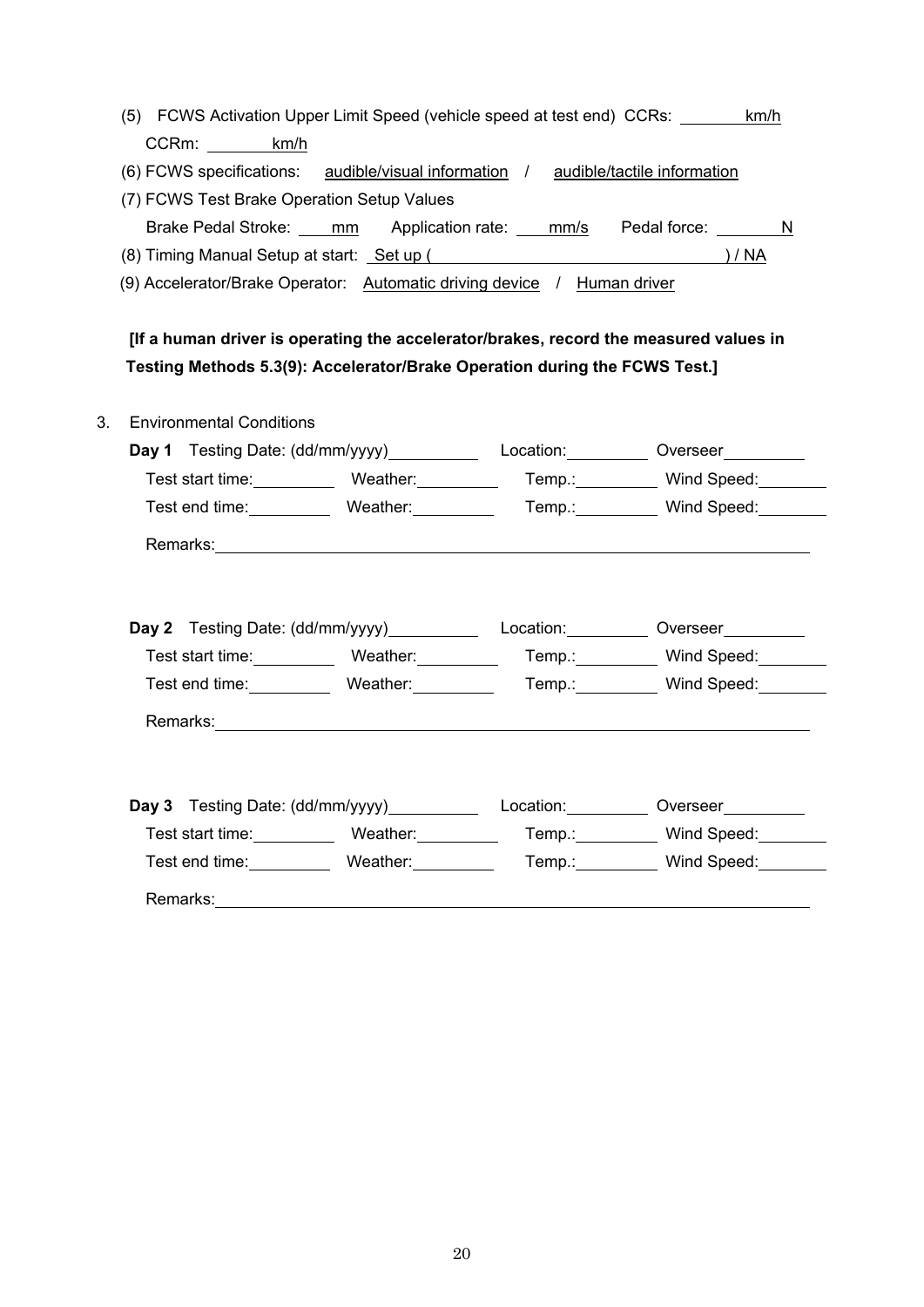# 4. Test Results

|                  | (1) CCRs Scenario AEBS Test                        |                                                | (a)                                      | (b)                               |                                 | $(c) = (a)-(b) (d) = (c)/(a)$ |                                         |
|------------------|----------------------------------------------------|------------------------------------------------|------------------------------------------|-----------------------------------|---------------------------------|-------------------------------|-----------------------------------------|
| Vehicle<br>Speed | Test#                                              | Collision<br>Avoided?<br>Yes/No <sup>(*)</sup> | Initial<br>Velocity<br><b>Difference</b> | Relative<br>Speed at<br>Collision | Velocity<br>Reduction<br>Amount | Velocity<br>Reduction<br>Rate | Velocity<br>Reduction<br>Rate<br>Median |
| 10km             | $\overline{1}$<br>$\overline{2}$<br>$\overline{3}$ |                                                |                                          |                                   |                                 |                               |                                         |
| 15km             | $\mathbf{1}$<br>$\overline{2}$<br>$\overline{3}$   |                                                |                                          |                                   |                                 |                               |                                         |
| 20km             | $\overline{1}$<br>$\overline{2}$<br>$\overline{3}$ |                                                |                                          |                                   |                                 |                               |                                         |
| 25km             | $\mathbf{1}$<br>$\overline{2}$<br>$\overline{3}$   |                                                |                                          |                                   |                                 |                               |                                         |
| 30km             | $\mathbf{1}$<br>$\overline{2}$<br>$\overline{3}$   |                                                |                                          |                                   |                                 |                               |                                         |
| 35km             | $\mathbf{1}$<br>$\overline{2}$<br>$\overline{3}$   |                                                |                                          |                                   |                                 |                               |                                         |
| 40km             | $\overline{1}$<br>$\overline{2}$<br>$\overline{3}$ |                                                |                                          |                                   |                                 |                               |                                         |
| 45km             | $\overline{1}$<br>$\overline{2}$<br>$\overline{3}$ |                                                |                                          |                                   |                                 |                               |                                         |
| 50km             | $\overline{1}$<br>$\overline{2}$<br>$\overline{3}$ |                                                |                                          |                                   |                                 |                               |                                         |
| 55km             | $\mathbf{1}$<br>$\overline{2}$<br>$\overline{3}$   |                                                |                                          |                                   |                                 |                               |                                         |
| 60 <sub>m</sub>  | $\mathbf{1}$<br>$\overline{2}$<br>$\overline{3}$   |                                                |                                          |                                   |                                 |                               |                                         |

(\*) ○: Collision avoided, P: Passed (deemed avoided),  $\triangle$ : Speed reduced, ×: No activation,  $-$ : Not implemented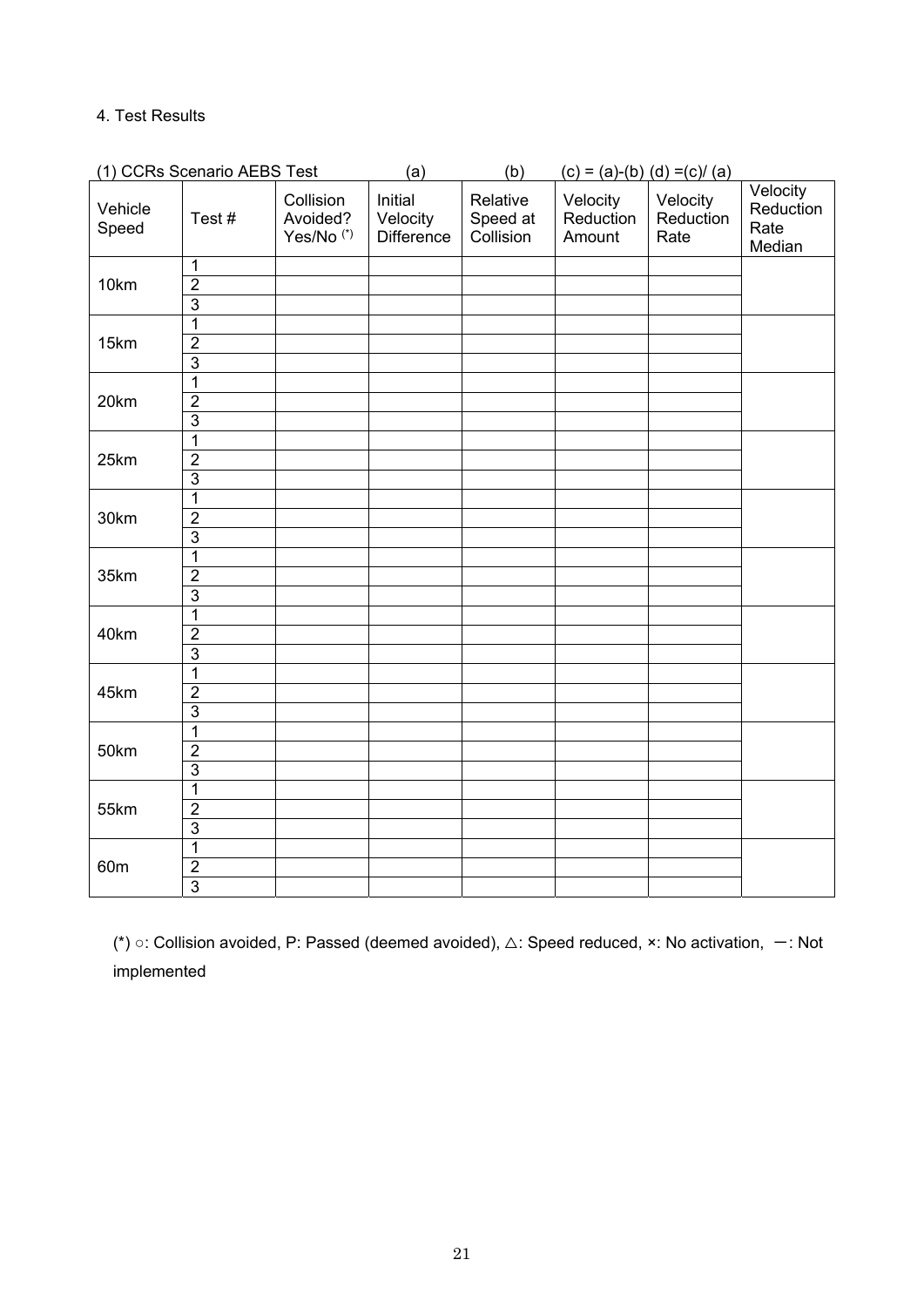|                  | (2) CCRs Scenario FCWS Test                        |                                                | (a)                                      | (b)                               |                                 | $(c) = (a)-(b)$ $(d) = (c)/(a)$ |                                         |
|------------------|----------------------------------------------------|------------------------------------------------|------------------------------------------|-----------------------------------|---------------------------------|---------------------------------|-----------------------------------------|
| Vehicle<br>Speed | Test#                                              | Collision<br>Avoided?<br>Yes/No <sup>(*)</sup> | Initial<br>Velocity<br><b>Difference</b> | Relative<br>Speed at<br>Collision | Velocity<br>Reduction<br>Amount | Velocity<br>Reduction<br>Rate   | Velocity<br>Reduction<br>Rate<br>Median |
| 10km             | $\mathbf{1}$<br>$\overline{2}$<br>$\overline{3}$   |                                                |                                          |                                   |                                 |                                 |                                         |
| 15km             | $\mathbf 1$<br>$\overline{2}$<br>$\overline{3}$    |                                                |                                          |                                   |                                 |                                 |                                         |
| 20km             | $\mathbf{1}$<br>$\overline{2}$<br>$\overline{3}$   |                                                |                                          |                                   |                                 |                                 |                                         |
| 25km             | 1<br>$\overline{2}$<br>$\overline{3}$              |                                                |                                          |                                   |                                 |                                 |                                         |
| 30km             | 1<br>$\overline{2}$<br>$\overline{3}$              |                                                |                                          |                                   |                                 |                                 |                                         |
| 35km             | 1<br>$\overline{2}$<br>$\overline{3}$              |                                                |                                          |                                   |                                 |                                 |                                         |
| 40km             | $\mathbf{1}$<br>$\overline{2}$<br>$\overline{3}$   |                                                |                                          |                                   |                                 |                                 |                                         |
| 45km             | $\overline{1}$<br>$\overline{2}$<br>$\overline{3}$ |                                                |                                          |                                   |                                 |                                 |                                         |
| 50km             | $\overline{1}$<br>$\overline{2}$<br>$\overline{3}$ |                                                |                                          |                                   |                                 |                                 |                                         |
| 55km             | $\overline{1}$<br>$\overline{2}$<br>$\overline{3}$ |                                                |                                          |                                   |                                 |                                 |                                         |
| 60 <sub>m</sub>  | $\overline{1}$<br>$\overline{2}$<br>$\overline{3}$ |                                                |                                          |                                   |                                 |                                 |                                         |

(\*) ○: Collision avoided, P: Passed (deemed avoided),  $\triangle$ : Speed reduced, ×: No activation,  $-$ : Not implemented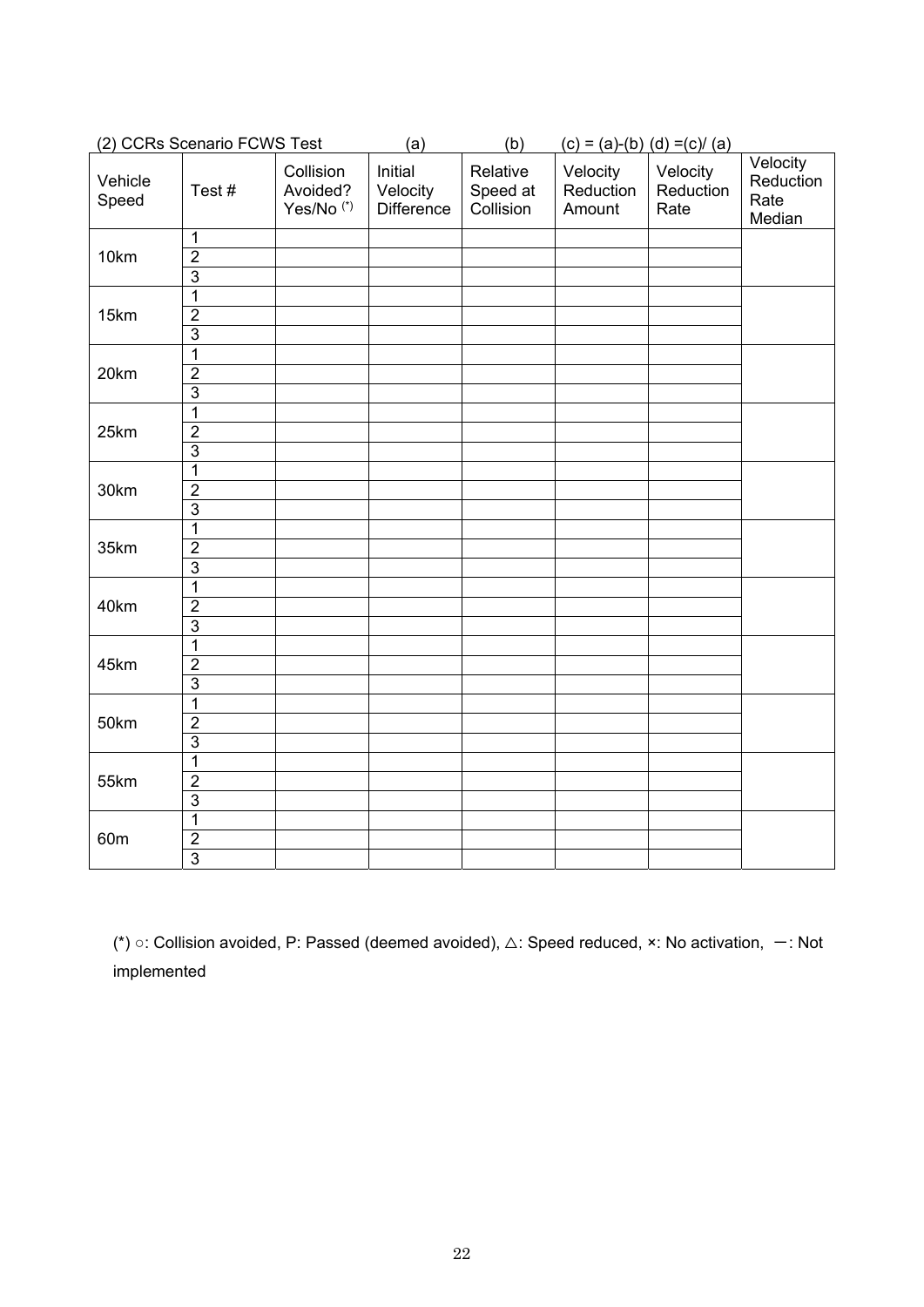|                  | (3) CCRm Scenario AEBS Test                        |                                                | (a)                                      | (b)                               | $(c) = (a)-(b) (d) = (c)/(a)$   |                               |                                         |
|------------------|----------------------------------------------------|------------------------------------------------|------------------------------------------|-----------------------------------|---------------------------------|-------------------------------|-----------------------------------------|
| Vehicle<br>Speed | Test#                                              | Collision<br>Avoided?<br>Yes/No <sup>(*)</sup> | Initial<br>Velocity<br><b>Difference</b> | Relative<br>Speed at<br>Collision | Velocity<br>Reduction<br>Amount | Velocity<br>Reduction<br>Rate | Velocity<br>Reduction<br>Rate<br>Median |
| 10km             | $\mathbf{1}$<br>$\overline{2}$<br>$\overline{3}$   |                                                |                                          |                                   |                                 |                               |                                         |
| 15km             | $\mathbf{1}$<br>$\overline{2}$<br>$\overline{3}$   |                                                |                                          |                                   |                                 |                               |                                         |
| 20km             | $\overline{1}$<br>$\overline{2}$<br>$\overline{3}$ |                                                |                                          |                                   |                                 |                               |                                         |
| 25km             | $\mathbf{1}$<br>$\overline{2}$<br>$\overline{3}$   |                                                |                                          |                                   |                                 |                               |                                         |
| 30km             | $\mathbf{1}$<br>$\overline{2}$<br>$\overline{3}$   |                                                |                                          |                                   |                                 |                               |                                         |
| 35km             | $\mathbf{1}$<br>$\overline{2}$<br>$\overline{3}$   |                                                |                                          |                                   |                                 |                               |                                         |
| 40km             | $\mathbf{1}$<br>$\overline{2}$<br>$\overline{3}$   |                                                |                                          |                                   |                                 |                               |                                         |
| 45km             | $\overline{1}$<br>$\overline{2}$<br>$\overline{3}$ |                                                |                                          |                                   |                                 |                               |                                         |
| 50km             | $\overline{1}$<br>$\overline{2}$<br>$\overline{3}$ |                                                |                                          |                                   |                                 |                               |                                         |
| 55km             | $\overline{1}$<br>$\overline{2}$<br>$\overline{3}$ |                                                |                                          |                                   |                                 |                               |                                         |
| 60 <sub>m</sub>  | $\overline{1}$<br>$\overline{2}$<br>$\overline{3}$ |                                                |                                          |                                   |                                 |                               |                                         |

(\*) ○: Collision avoided, P: Passed (deemed avoided), △: Speed reduced, ×: No activation, -: Not implemented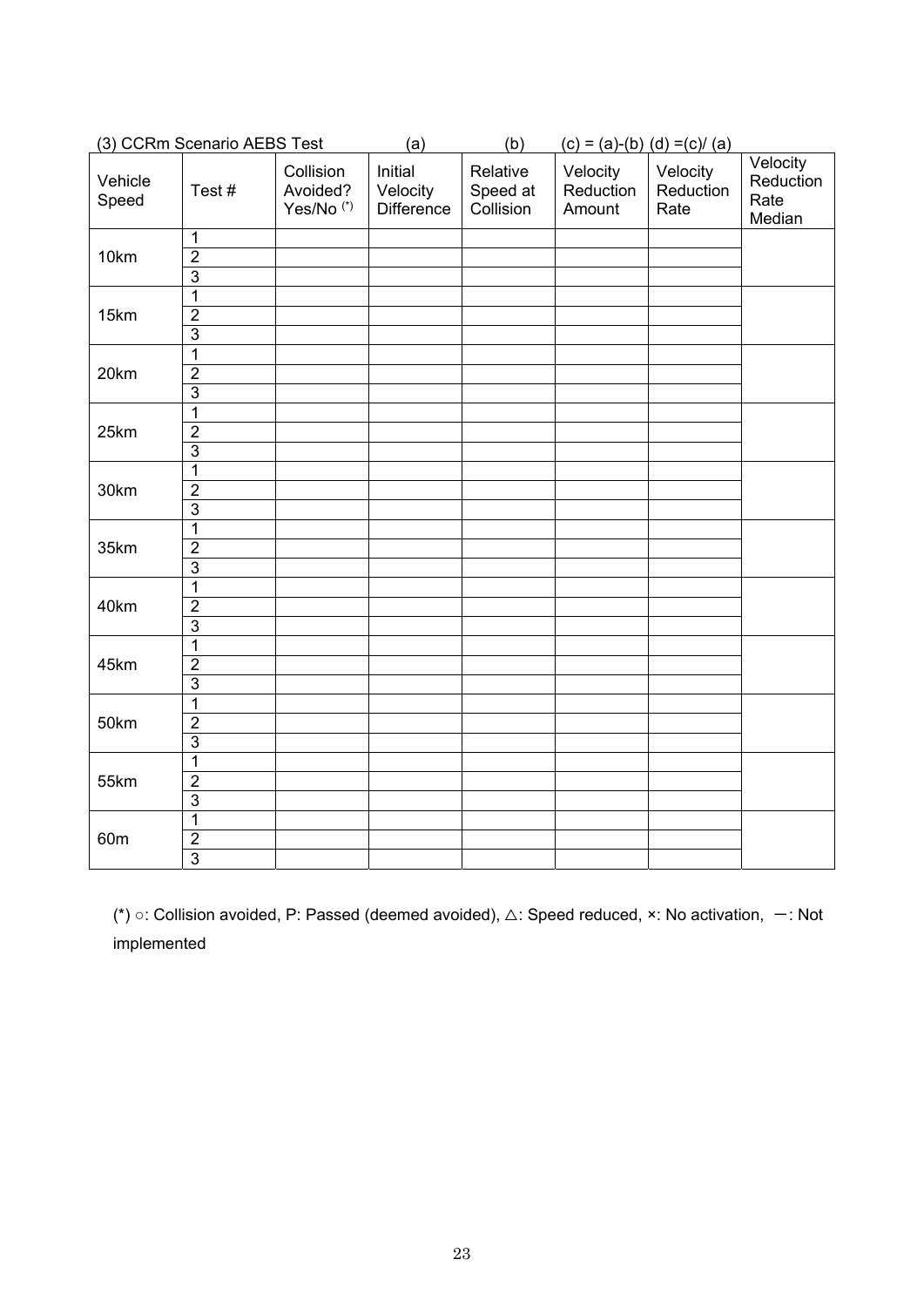| (4) CCRm Scenario FCWS Test |                                                    |                                                | (a)                                      | (b)                               | $(c) = (a)-(b) (d) = (c)/(a)$   |                               |                                         |
|-----------------------------|----------------------------------------------------|------------------------------------------------|------------------------------------------|-----------------------------------|---------------------------------|-------------------------------|-----------------------------------------|
| Vehicle<br>Speed            | Test#                                              | Collision<br>Avoided?<br>Yes/No <sup>(*)</sup> | Initial<br>Velocity<br><b>Difference</b> | Relative<br>Speed at<br>Collision | Velocity<br>Reduction<br>Amount | Velocity<br>Reduction<br>Rate | Velocity<br>Reduction<br>Rate<br>Median |
| 10km                        | 1<br>$\overline{2}$<br>$\overline{3}$              |                                                |                                          |                                   |                                 |                               |                                         |
| 15km                        | 1<br>$\overline{2}$<br>$\overline{3}$              |                                                |                                          |                                   |                                 |                               |                                         |
| 20km                        | $\overline{1}$<br>$\overline{2}$<br>$\overline{3}$ |                                                |                                          |                                   |                                 |                               |                                         |
| 25km                        | $\mathbf 1$<br>$\overline{2}$<br>$\overline{3}$    |                                                |                                          |                                   |                                 |                               |                                         |
| 30km                        | 1<br>$\overline{2}$<br>$\overline{3}$              |                                                |                                          |                                   |                                 |                               |                                         |
| 35km                        | 1<br>$\overline{2}$<br>$\overline{3}$              |                                                |                                          |                                   |                                 |                               |                                         |
| 40km                        | $\mathbf 1$<br>$\overline{2}$<br>$\overline{3}$    |                                                |                                          |                                   |                                 |                               |                                         |
| 45km                        | $\mathbf{1}$<br>$\overline{2}$<br>$\overline{3}$   |                                                |                                          |                                   |                                 |                               |                                         |
| 50km                        | $\overline{1}$<br>$\overline{2}$<br>$\overline{3}$ |                                                |                                          |                                   |                                 |                               |                                         |
| 55km                        | $\overline{1}$<br>$\overline{2}$<br>$\overline{3}$ |                                                |                                          |                                   |                                 |                               |                                         |
| 60 <sub>m</sub>             | $\overline{1}$<br>$\overline{2}$<br>$\overline{3}$ |                                                |                                          |                                   |                                 |                               |                                         |

(\*) ○: Collision avoided, P: Passed (deemed avoided), △: Speed reduced, ×: No activation, -: Not implemented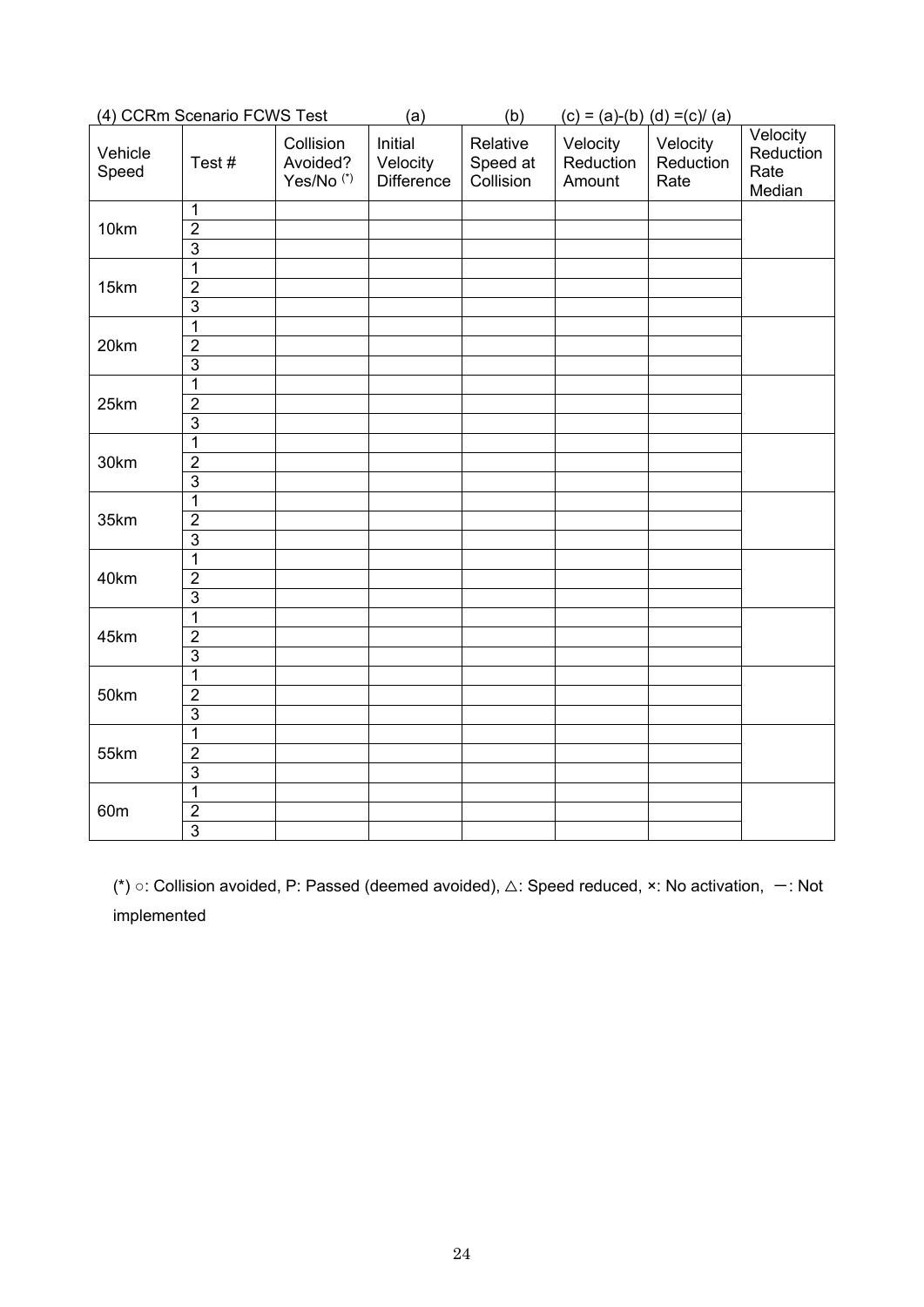# **ATTACHMENT A: VT SPECIFICATIONS**

For the VT, those having specifications equivalent to those of the Euro-NCAP (Test Protocol - AEBS systems Version1.0 July 2013 ATTACHMENT A EVT SPECIFICATIONS) shall be used. (Currently, only "ADAC Advanced Emergency Braking System (AEBS)" by Messring Systembau (http://www.messring.de/test-facilities-and-components/adac/) meets the specifications.)

Attached Diagram 1 shows external appearance of the VT.

The VT is designed to be detected by such sensors as laser radars, millimeter-wave radars and cameras in an equivalent manner to Segment C vehicles in the EU.

A "JNCAP" logo made of fabric shall be placed in the license plate position of the VT. VT air pressure shall be set to 25kPa, which will be maintained during testing.





Attached Diagram 1: External appearance of VT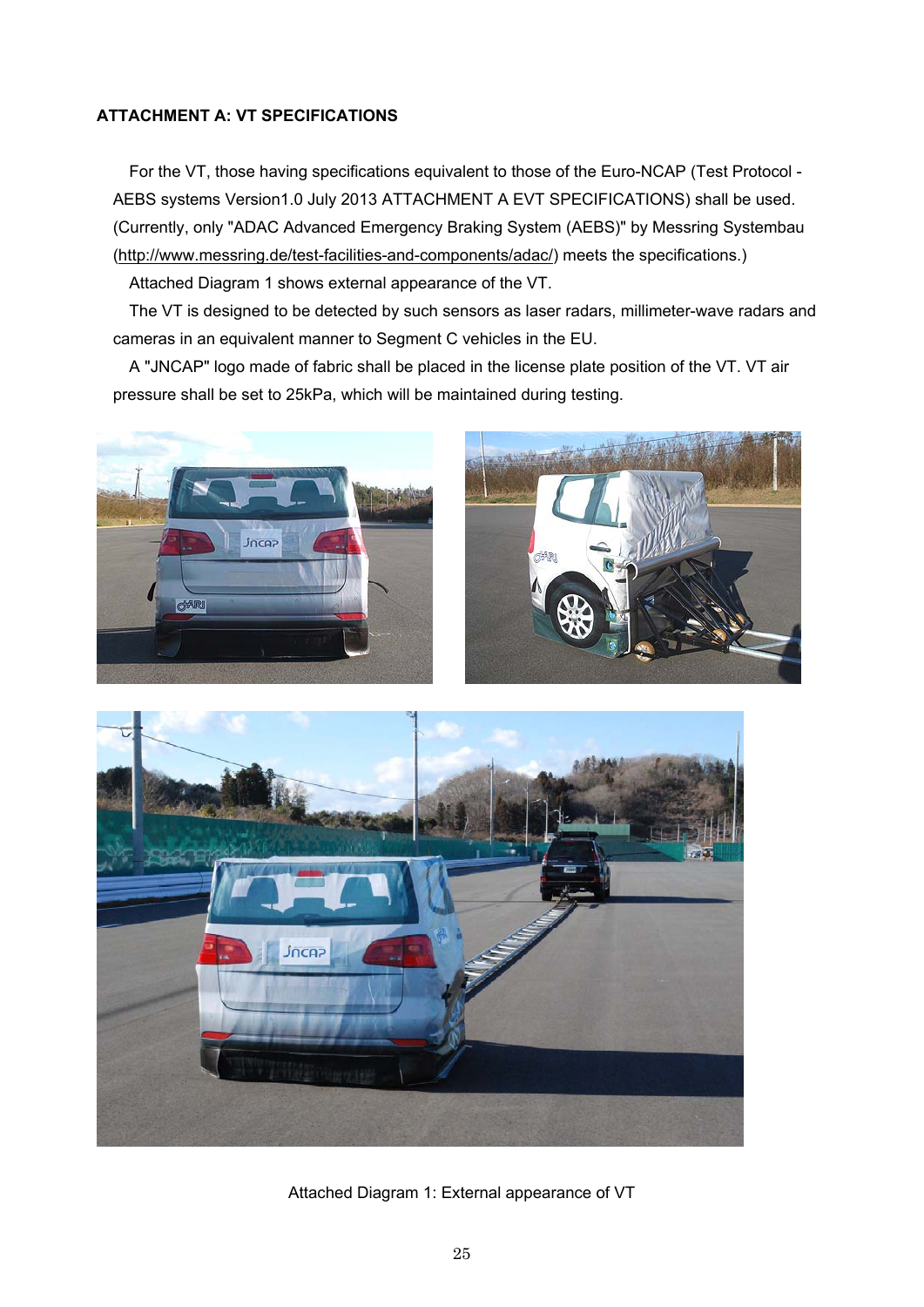## **ATTACHMENT B: HOW TO SET UP BRAKE OPERATIONS FOR FCWS TEST**

## **B.1 Definitions**

- (1)  $T_{\text{BRAKE}}$ : When the brake pedal stroke exceeded 5mm
- (2)  $T_{2\text{m/s}}^2$ : When the filtered deceleration data exceeded  $2\text{m/s}^2$  for the first time
- (3)  $T_{6m/s}^2$ : When the filtered deceleration data exceeded 6m/s<sup>2</sup> for the first time

### **B.2 Measurement Method**

Apply the measurement method and filtering described in Chapter 3.

### **B.3 Test Procedure for Brake Input Characteristics**

#### **B.3.1 Test Preparation**

Perform the warm-up operation of brakes and tires described in 5.2 first. Check brake input characteristics right before conducting the FCWS test.

### **B.3.2 Brake Input Characteristics Test**

- (1) Accelerate the test vehicle to be 85km/h or more. For test vehicles with automatic transmissions, select D-gear. For vehicles with manual transmissions, select the highest gear where the RPM will be at least 1500 at the test speed.
- (2) Release the accelerator and when the speed becomes slower than 80  $(\pm 1)$  km/h, start applying brakes at the pedal application rate of  $20(\pm 5)$ mm/s until deceleration becomes  $7 \text{m/s}^2$ . For manual transmissions, throw out the clutch at the earliest timing possible before the RPM will be 1500rpm or less. When the deceleration becomes  $7m/s<sup>2</sup>$ , end the test and measure the Brake Pedal Stroke and pedal force in operation.
- (3) Perform the above test 3 times in a row. The interval between tests shall be between 90 seconds and 10 minutes, and when 10 minutes is passed, perform the warm-up operation again before resuming the test.

(4) Based on the deceleration data from the Brake Pedal Stroke between  $T_{2m/s}^2$  and  $T_{6m/s}^2$ , apply quadratic curve approximation using least square, and calculate the Brake Pedal Stroke corresponding to deceleration 4m /s2 (which shall be "D4" in unit of m. For the pedal force as well, use the same method to obtain the pedal force value corresponding to deceleration 4m/s<sup>2</sup> (which shall be "F4" in unit of N).

#### **B.3.3 How to Set Up Brake Pedal Force and Repeating the Procedure**

- (1) Run the test vehicle constantly at 80(+1)km/h. The test vehicle gear position shall be the same as B.3.2.
- (2) By manual trigger, not in response to FCWS, apply the brakes in accordance with the steps described in B.4. Based on the measured deceleration data, obtain average deceleration of the sections from T<sub>BRAKE</sub>+1 sec to T<sub>BRAKE</sub>+3 sec. If the average deceleration deviates from 4